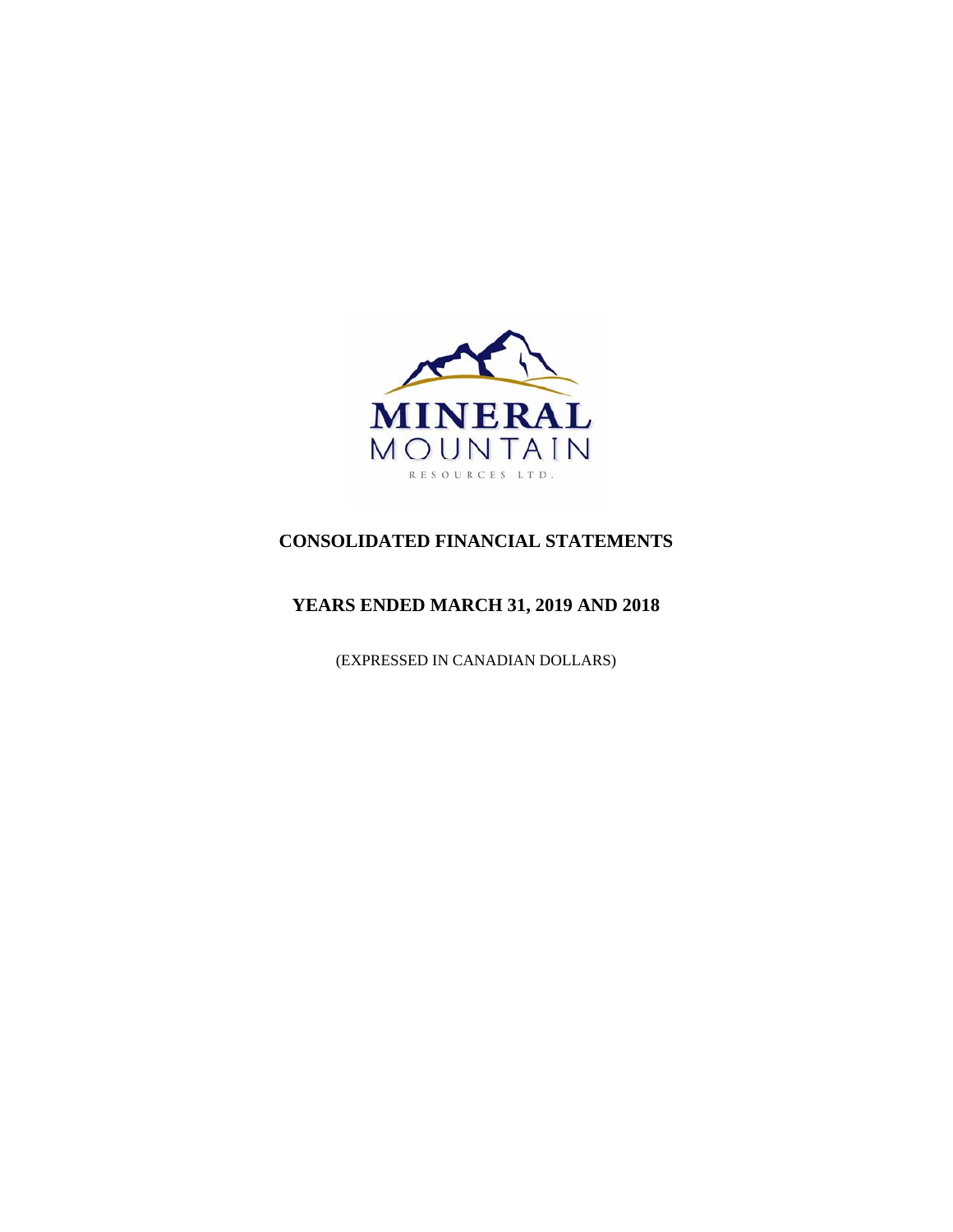

DALE MATHESON CARR-HILTON LABONTE LLP CHARTERED PROFESSIONAL ACCOUNTANTS

### **INDEPENDENT AUDITOR'S REPORT**

# To the Shareholders of Mineral Mountain Resource Ltd.

### **Opinion**

We have audited the consolidated financial statements of Mineral Mountain Resources Ltd. (the "Company"), which comprise the consolidated statements of financial position as at March 31, 2019 and 2018, and the consolidated statements of comprehensive loss, changes in equity and cash flows for the years then ended, and notes to the consolidated financial statements, including a summary of significant accounting policies (collectively referred to as the "financial statements").

In our opinion, the accompanying financial statements present fairly, in all material respects, the financial position of the Company as at March 31, 2019 and 2018, and its financial performance and its cash flows for the years then ended in accordance with International Financial Reporting Standards.

### **Basis for Opinion**

We conducted our audit in accordance with Canadian generally accepted auditing standards. Our responsibilities under those standards are further described in the *Auditor's Responsibilities for the Audit of the Financial Statements* section of our report. We are independent of the Company in accordance with the ethical requirements that are relevant to our audit of the financial statements in Canada, and we have fulfilled our other ethical responsibilities in accordance with these requirements. We believe that the audit evidence we have obtained is sufficient and appropriate to provide a basis for our opinion.

# **Material Uncertainty Related to Going Concern**

We draw attention to Note 2 to the financial statements, which describes certain events or conditions that indicate the existence of a material uncertainty that may cast significant doubt on the Company's ability to continue as a going concern. Our opinion is not modified in respect of this matter.

### **Other Information**

Management is responsible for the other information. The other information comprises the information included in Management's Discussion and Analysis.

Our opinion on the financial statements does not cover the other information and we do not express any form of assurance conclusion thereon.

In connection with our audit of the financial statements, our responsibility is to read the other information identified above and, in doing so, consider whether the other information is materially inconsistent with the financial statements or our knowledge obtained in the audit, or otherwise appears to be materially misstated. If, based on the work we have performed, we conclude that there is a material misstatement of this other information, we are required to report that fact. We have nothing to report in this regard.

### **Responsibilities of Management and Those Charged with Governance for the Financial Statements**

Management is responsible for the preparation and fair presentation of the financial statements in accordance with International Financial Reporting Standards, and for such internal control as management determines is necessary to enable the preparation of financial statements that are free from material misstatement, whether due to fraud or error.

In preparing the financial statements, management is responsible for assessing the Company's ability to continue as a going concern, disclosing, as applicable, matters related to going concern and using the going concern basis of accounting unless management either intends to liquidate the Company or to cease operations, or has no realistic alternative but to do so.

Those charged with governance are responsible for overseeing the Company's financial reporting process.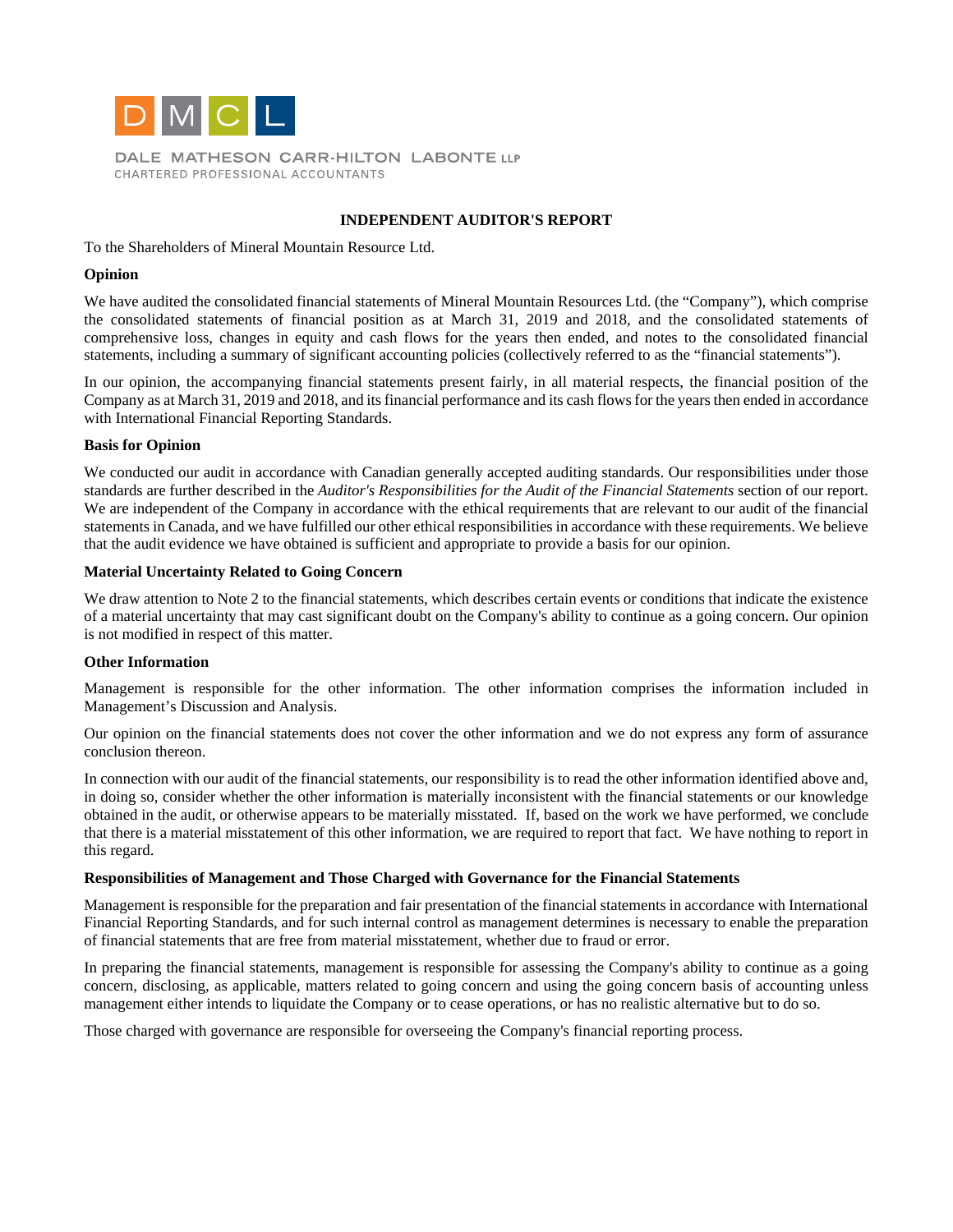# **Auditor's Responsibilities for the Audit of the Financial Statements**

Our objectives are to obtain reasonable assurance about whether the financial statements as a whole are free from material misstatement, whether due to fraud or error, and to issue an auditor's report that includes our opinion. Reasonable assurance is a high level of assurance, but is not a guarantee that an audit conducted in accordance with Canadian generally accepted auditing standards will always detect a material misstatement when it exists. Misstatements can arise from fraud or error and are considered material if, individually or in the aggregate, they could reasonably be expected to influence the economic decisions of users taken on the basis of these financial statements. As part of an audit in accordance with Canadian generally accepted auditing standards, we exercise professional judgment and maintain professional skepticism throughout the audit. We also:

- Identify and assess the risks of material misstatement of the financial statements, whether due to fraud or error, design and perform audit procedures responsive to those risks, and obtain audit evidence that is sufficient and appropriate to provide a basis for our opinion. The risk of not detecting a material misstatement resulting from fraud is higher than for one resulting from error, as fraud may involve collusion, forgery, intentional omissions, misrepresentations, or the override of internal control.
- Obtain an understanding of internal control relevant to the audit in order to design audit procedures that are appropriate in the circumstances, but not for the purpose of expressing an opinion on the effectiveness of the Company's internal control.
- Evaluate the appropriateness of accounting policies used and the reasonableness of accounting estimates and related disclosures made by management.
- Conclude on the appropriateness of management's use of the going concern basis of accounting and based on the audit evidence obtained, whether a material uncertainty exists related to events or conditions that may cast significant doubt on the Company's ability to continue as a going concern. If we conclude that a material uncertainty exists, we are required to draw attention in our auditor's report to the related disclosures in the financial statements or, if such disclosures are inadequate, to modify our opinion. Our conclusions are based on the audit evidence obtained up to the date of our auditor's report. However, future events or conditions may cause the Company to cease to continue as a going concern.
- Evaluate the overall presentation, structure and content of the financial statements, including the disclosures, and whether the financial statements represent the underlying transactions and events in a manner that achieves fair presentation.
- Obtain sufficient appropriate audit evidence regarding the financial information of the entities or business activities within the Company to express an opinion on the financial statements. We are responsible for the direction, supervision and performance of the group audit. We remain solely responsible for our audit opinion.

We communicate with those charged with governance regarding, among other matters, the planned scope and timing of the audit and significant audit findings, including any significant deficiencies in internal control that we identify during our audit.

We also provide those charged with governance with a statement that we have complied with relevant ethical requirements regarding independence, and to communicate with them all relationships and other matters that may reasonably be thought to bear on our independence, and where applicable, related safeguards.

The engagement partner on the audit resulting in this independent auditor's report is Matthew Gosden.

DMCL

**DALE MATHESON CARR-HILTON LABONTE LLP CHARTERED PROFESSIONAL ACCOUNTANTS**  Vancouver, BC

July 29, 2019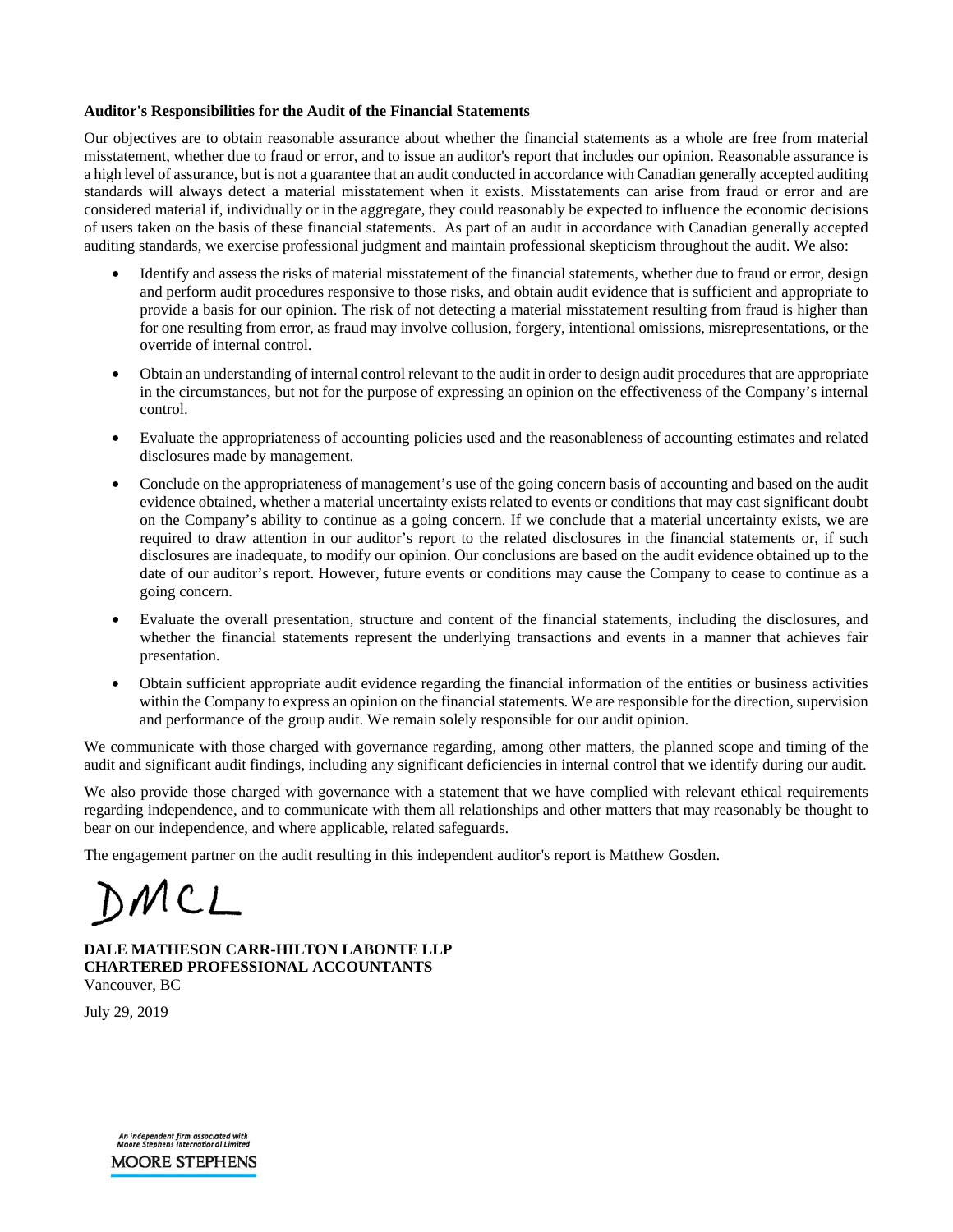# **MINERAL MOUNTAIN RESOURCES LTD.**

# CONSOLIDATED STATEMENTS OF FINANCIAL POSITION

AS AT MARCH 31

|                                                        | <b>Note</b>    |              | 2019             | 2018              |
|--------------------------------------------------------|----------------|--------------|------------------|-------------------|
|                                                        |                |              |                  |                   |
| <b>ASSETS</b>                                          |                |              |                  |                   |
| <b>Current assets</b>                                  |                |              |                  |                   |
| Cash and cash equivalents                              | $\overline{4}$ | $\mathbb{S}$ | 13,993           | \$<br>1,910,834   |
| Sales tax recoverable<br>Prepaid expenses and deposits | 5              |              | 9,775<br>112,917 | 14,095<br>175,830 |
|                                                        |                |              | 136,685          | 2,100,759         |
|                                                        |                |              |                  |                   |
| <b>Non-current assets</b>                              |                |              |                  |                   |
| Exploration and evaluation assets                      | 7              |              | 6,179,003        | 4,750,206         |
| Restricted cash<br>Equipment                           | 8<br>6         |              | 24,897<br>18,460 | 24,667<br>22,392  |
|                                                        |                |              |                  |                   |
|                                                        |                |              | 6,222,360        | 4,797,265         |
| <b>Total assets</b>                                    |                | \$           | 6,359,045        | \$<br>6,898,024   |
|                                                        |                |              |                  |                   |
| <b>LIABILITIES AND EQUITY</b>                          |                |              |                  |                   |
| <b>Current liabilities</b>                             |                |              |                  |                   |
| Trade and other payables                               | 9              | \$           | 563,644          | \$<br>580,675     |
| Amounts due to related parties                         | 10             |              | 344,171          | 226,458           |
| Loan payable to related party                          | 10             |              | 35,000           |                   |
| <b>Total liabilities</b>                               |                |              | 942,815          | 807,133           |
| <b>Equity</b>                                          |                |              |                  |                   |
| Share capital                                          |                |              | 42,822,867       | 42,626,247        |
| Share-based payments reserve                           |                |              | 3,381,501        | 3,270,936         |
| Deficit                                                |                |              | (40, 788, 138)   | (39, 806, 292)    |
| <b>Total equity</b>                                    |                |              | 5,416,230        | 6,090,891         |
| <b>Total liabilities and equity</b>                    |                | \$           | 6,359,045        | \$<br>6,898,024   |

**Commitments** (Note 7 & 19) **Events after the reporting period** (Note 20)

The financial statements were authorised for issue by the board of directors on July 29, 2019 and were signed on its behalf by:

|  | "Nelson Baker" | Director | "Brad Baker— | Director |
|--|----------------|----------|--------------|----------|
|--|----------------|----------|--------------|----------|

The accompanying notes are an integral part of these consolidated financial statements.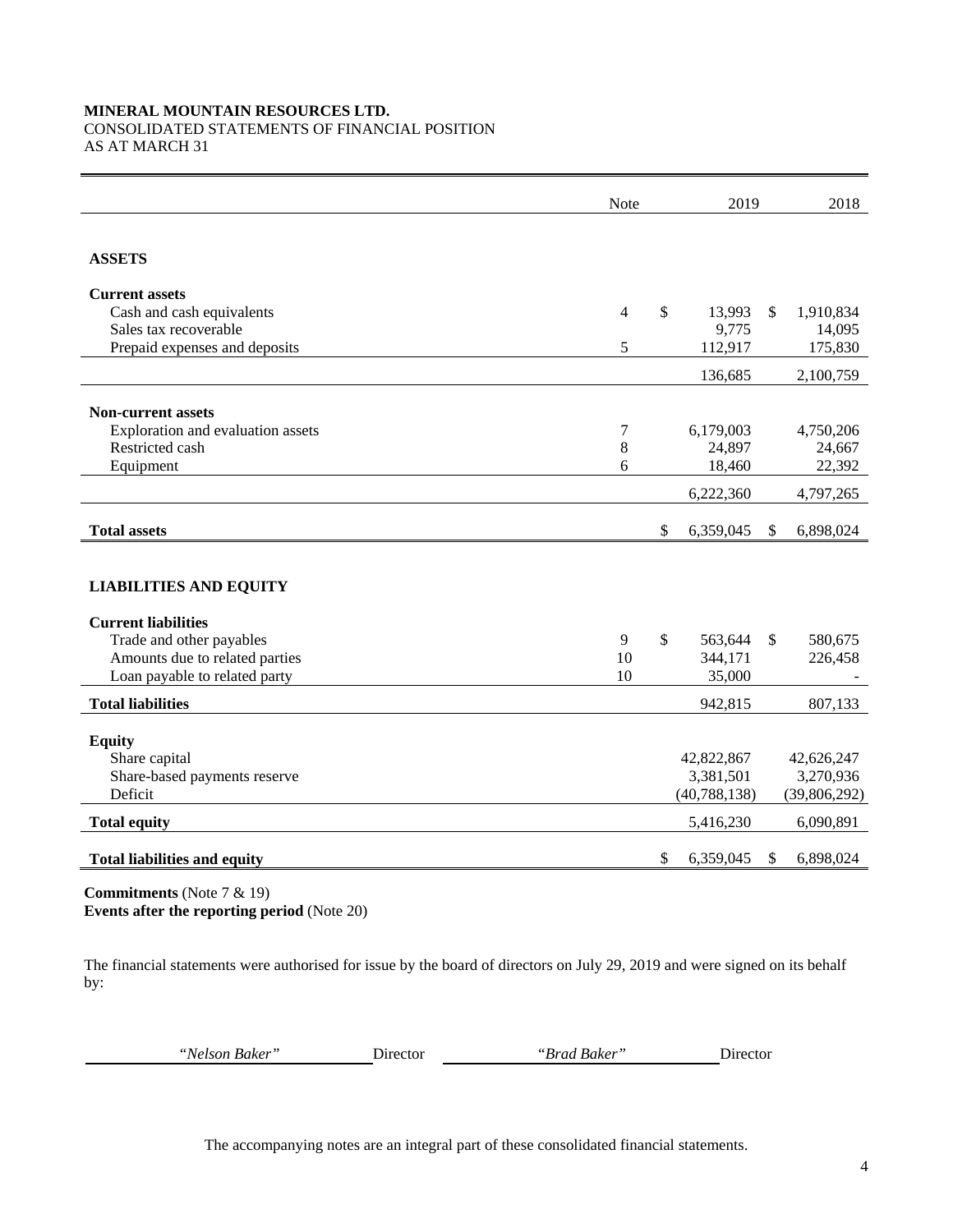# **MINERAL MOUNTAIN RESOURCES LTD.**  CONSOLIDATED STATEMENTS OF COMPREHENSIVE LOSS

YEARS ENDED MARCH 31

|                                                   | <b>Note</b> | 2019                   |               | 2018           |
|---------------------------------------------------|-------------|------------------------|---------------|----------------|
|                                                   |             |                        |               |                |
| <b>EXPENSES</b>                                   |             |                        |               |                |
|                                                   | 10          | \$                     | <sup>\$</sup> |                |
| Consulting fees                                   | 6           | 419,100<br>1,895       |               | 417,753<br>948 |
| Depreciation                                      |             | 10,278                 |               |                |
| Interest expenses<br>Media and news dissemination |             | 35,978                 |               | 66,238         |
| Office and miscellaneous                          | 10          |                        |               |                |
| Professional fees                                 | 10          | 108,213                |               | 116,294        |
|                                                   |             | 122,081                |               | 155,912        |
| Rent                                              |             | 101,687                |               | 101,312        |
| Share-based payments                              | 10,12       | 183,180                |               | 563,734        |
| Transfer agent and filing fees                    |             | 43,610                 |               | 35,123         |
| Travel and conference                             |             | 32,860                 |               | 68,902         |
|                                                   |             | (1,058,882)            |               | (1,526,216)    |
|                                                   |             |                        |               |                |
| <b>OTHER ITEMS</b>                                |             |                        |               |                |
| Interest and other income                         |             | 2,888                  |               | 750            |
| Foreign exchange                                  |             | 1,314                  |               | 10,647         |
| Gain on reversal of accounts payable              |             | 54,589                 |               |                |
|                                                   |             |                        |               |                |
|                                                   |             | 58,791                 |               | 11,397         |
|                                                   |             |                        |               |                |
| Comprehensive loss for the year                   |             | \$<br>$(1,000,091)$ \$ |               | (1,514,819)    |
|                                                   |             |                        |               |                |
| Basic and diluted loss per common share           | 11          | \$<br>$(0.01)$ \$      |               | (0.03)         |
|                                                   |             |                        |               |                |

The accompanying notes are an integral part of these consolidated financial statements.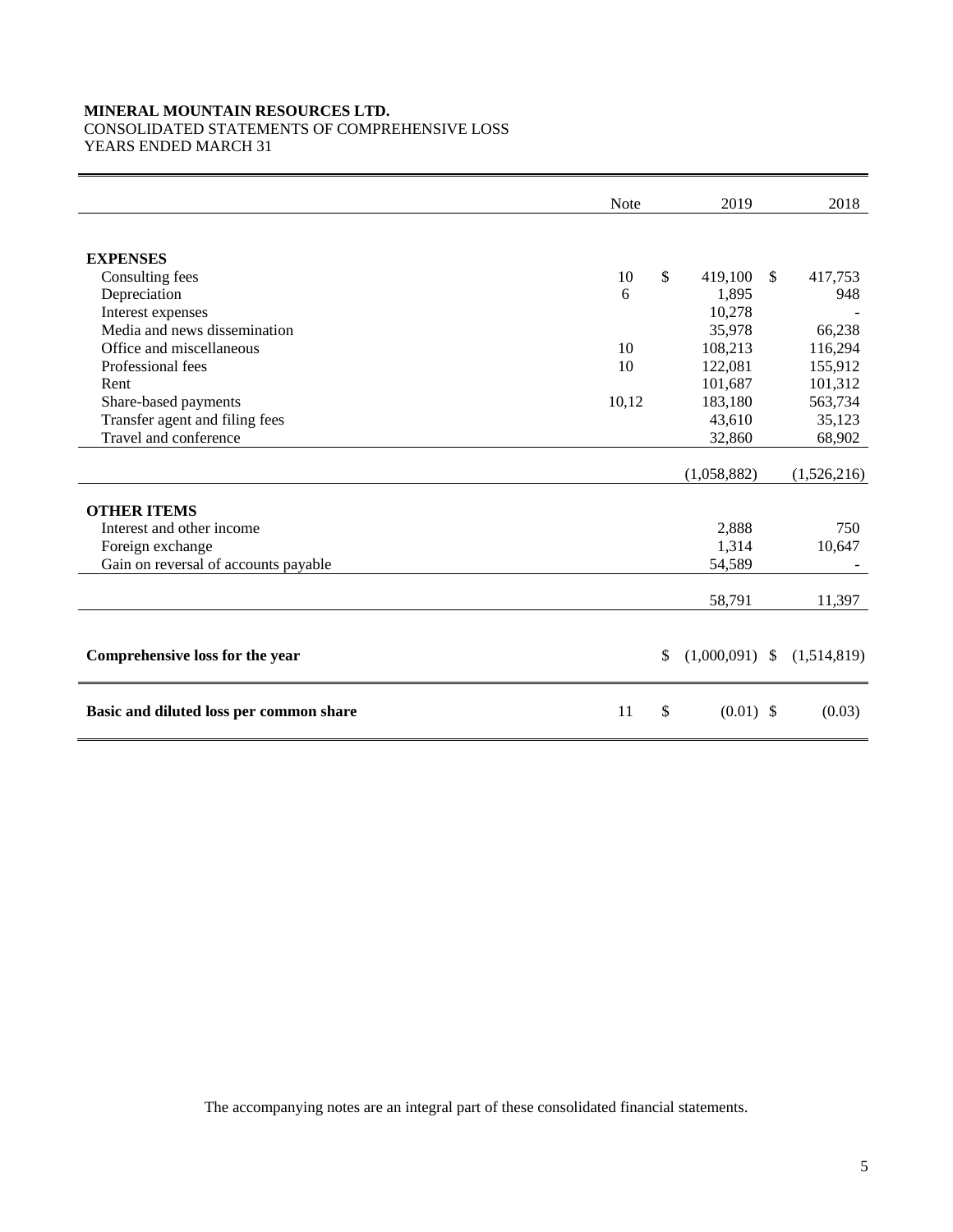# **MINERAL MOUNTAIN RESOURCES LTD.**  CONSOLIDATED STATEMENTS OF CHANGES IN EQUITY

|                                                                                                                                                                                                                            | Note                       | Number of<br><b>Shares</b>                                      | Share capital                                                            | Share-based<br>payments<br>reserve                              | Deficit                                                 | Total equity                                                                       |
|----------------------------------------------------------------------------------------------------------------------------------------------------------------------------------------------------------------------------|----------------------------|-----------------------------------------------------------------|--------------------------------------------------------------------------|-----------------------------------------------------------------|---------------------------------------------------------|------------------------------------------------------------------------------------|
| Balance, March 31, 2017                                                                                                                                                                                                    |                            | 51,915,172 \$                                                   | 39,234,693                                                               | \$<br>3,242,901                                                 | $$ (38,683,397)$ \\$                                    | 3,794,197                                                                          |
| Comprehensive loss for the year                                                                                                                                                                                            |                            |                                                                 |                                                                          |                                                                 | (1,514,819)                                             | (1,514,819)                                                                        |
| Transactions with owners<br>Private placement<br>Exercise of stock options<br>Exercise of warrants<br>Share issuance costs<br>Share-based payments<br>Adjustment on expiration of stock options<br>Balance, March 31, 2018 | 11<br>11<br>11<br>11<br>12 | 14,456,000<br>500,000<br>815,364<br>15,771,364<br>67,686,536 \$ | 2,891,200<br>293,775<br>314,146<br>(107, 567)<br>3,391,554<br>42,626,247 | \$<br>(143,775)<br>563,734<br>(391, 924)<br>28,035<br>3,270,936 | 391,924<br>391,924<br>$(39,806,292)$ \$<br><sup>S</sup> | 2,891,200<br>150,000<br>314,146<br>(107, 567)<br>563,734<br>3,811,513<br>6,090,891 |
| Comprehensive loss for the year                                                                                                                                                                                            |                            |                                                                 |                                                                          |                                                                 | (1,000,091)                                             | (1,000,091)                                                                        |
| Transactions with owners<br>Exercise of stock options<br>Exercise of warrants<br>Share-based payments<br>Adjustment on cancelation of stock options                                                                        | 11<br>11<br>12             | 200,000<br>235,000<br>435,000                                   | 114,370<br>82,250<br>196,620                                             | (54,370)<br>183,180<br>(18,245)<br>110,565                      | 18,245<br>18,245                                        | 60,000<br>82,250<br>183,180<br>325,430                                             |
| Balance, March 31, 2019                                                                                                                                                                                                    |                            | 68,121,536 \$                                                   | 42,822,867                                                               | \$<br>3,381,501                                                 | $$ (40,788,138)$ \\$                                    | 5,416,230                                                                          |

The accompanying notes are an integral part of these consolidated financial statements.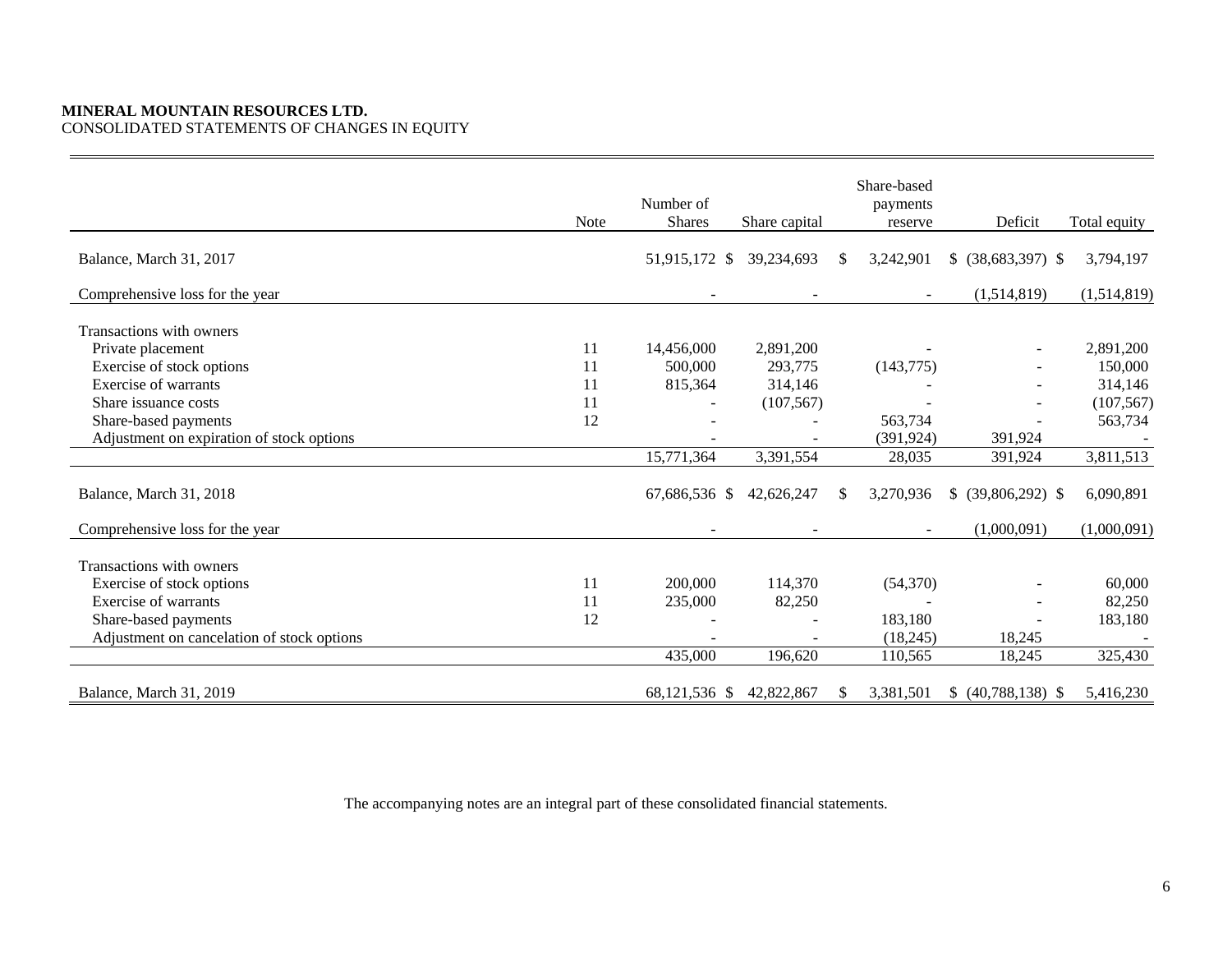# **MINERAL MOUNTAIN RESOURCES LTD.**  CONSOLIDATED STATEMENTS OF CASH FLOWS

YEARS ENDED MARCH 31

|                                                                      | <b>Note</b> | 2019                   |     | 2018          |
|----------------------------------------------------------------------|-------------|------------------------|-----|---------------|
|                                                                      |             |                        |     |               |
| <b>CASH FLOWS FROM OPERATING ACTIVITIES</b><br>Net loss for the year |             | \$<br>$(1,000,091)$ \$ |     | (1,514,819)   |
| Items not affecting cash:                                            |             |                        |     |               |
| Accrued interest                                                     |             | 10,278                 |     |               |
| Depreciation                                                         |             | 1,895                  |     | 948           |
| Foreign exchange                                                     |             | (1,059)                |     | 231           |
| Gain on reversal of accounts payable                                 |             | (54, 589)              |     |               |
| Share-based payments                                                 |             | 183,180                |     | 563,734       |
| Changes in non-cash working capital items:                           |             |                        |     |               |
| Sales tax recoverable                                                |             | 4,320                  |     | 320           |
| Prepaid expenses and deposits                                        |             | (1,350)                |     | (93, 806)     |
| Trade and other payables                                             |             | 73,987                 |     | 37,849        |
| Amounts due to related parties                                       |             | 117,657                |     | (77, 482)     |
| Net cash used in operating activities                                |             | (665,772)              |     | (1,083,025)   |
|                                                                      |             |                        |     |               |
| <b>CASH FLOWS FROM INVESTING ACTIVITIES</b>                          |             |                        |     |               |
| Exploration and evaluation assets                                    |             | (1,408,319)            |     | (1,084,111)   |
| Purchase of equipment                                                |             |                        |     | (16, 128)     |
| Restricted cash                                                      |             |                        |     | (5,750)       |
| Net cash used in investing activities                                |             | (1,408,319)            |     | (1, 105, 989) |
|                                                                      |             |                        |     |               |
| <b>CASH FLOWS FROM FINANCING ACTIVITIES</b>                          |             |                        |     |               |
| Proceeds from issuance of share capital                              |             | 142,250                |     | 3,355,346     |
| Share issuance costs                                                 |             |                        |     | (107, 567)    |
| Loan proceeds from related party                                     |             | 35,000                 |     |               |
| Net cash provided by financing activities                            |             | 177,250                |     | 3,247,779     |
|                                                                      |             |                        |     |               |
| Change in cash and cash equivalents during the year                  |             | (1,896,841)            |     | 1,058,765     |
| Cash and cash equivalents, beginning of the year                     |             | 1,910,834              |     | 852,069       |
| Cash and cash equivalents, end of the year                           | 4           | \$<br>13,993           | \$. | 1,910,834     |

Supplemental disclosures with respect to cash flows (Note 13)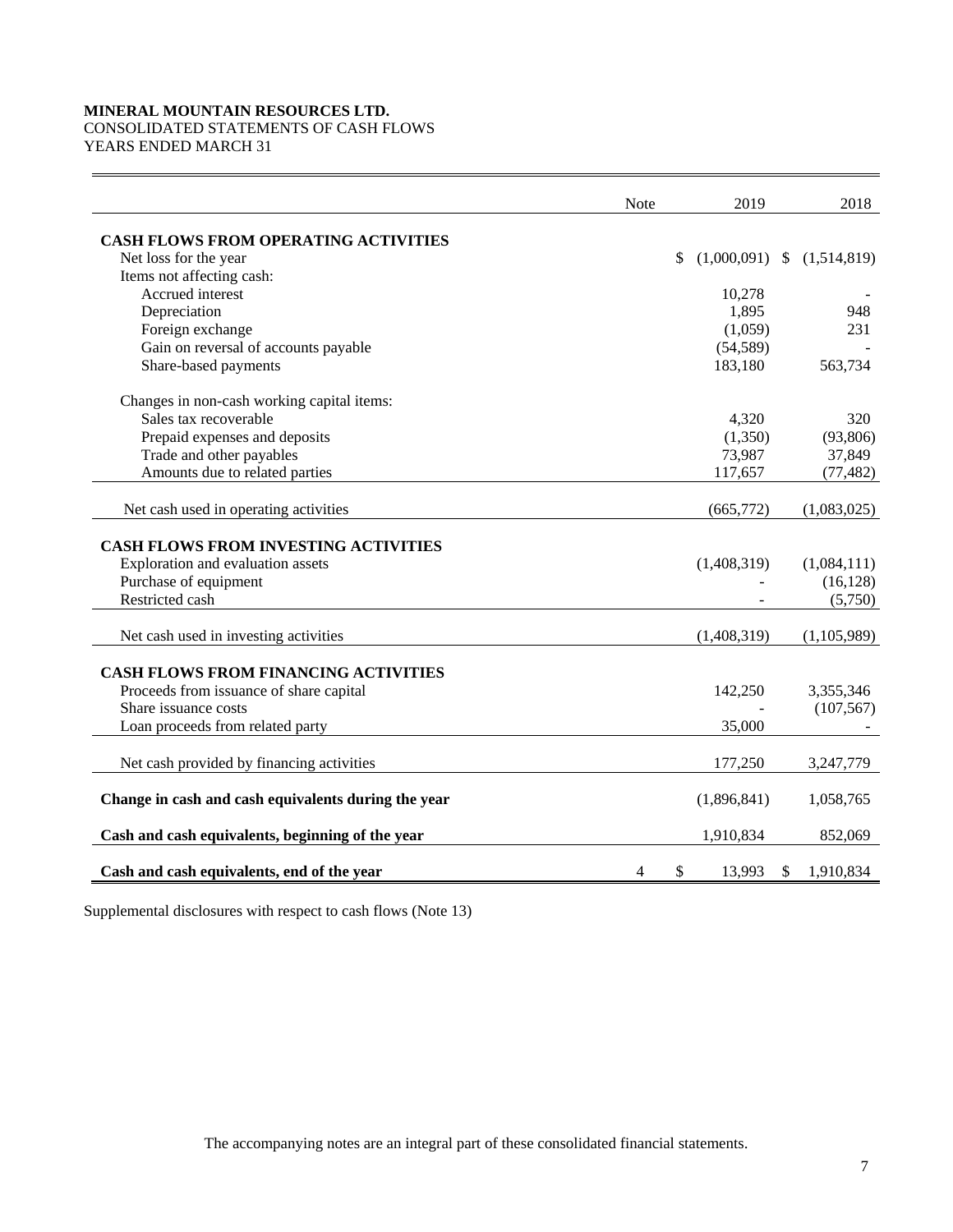### **1. NATURE OF BUSINESS**

 Mineral Mountain Resources Ltd. (the "Company") was incorporated on September 1, 2006 under the laws of British Columbia, Canada and maintains its head office at Suite 401, 1195 West Broadway, Vancouver, British Columbia, Canada, V6H 3X5. Its registered office is located at Suite 2300, 550 Burrard Street, Vancouver, British Columbia, Canada, V6C 2B5. The Company is engaged in the acquisition, exploration, and development of mineral properties in North America. The Company's common shares are listed on the TSX Venture Exchange (TSX-V) under the symbol "MMV" and on the OTCQX under the symbol "MNRLF".

# **2. BASIS OF PREPARATION**

These consolidated financial statements of the Company have been prepared in accordance with International Financial Reporting Standards ("IFRS") as issued by the International Accounting Standards Board ("IASB").

These consolidated financial statements incorporate the financial statements of the Company and its wholly-owned subsidiary, Mineral Mountain Resources (SD) Inc.. All inter-company transactions, balances, income and expenses are eliminated in full on consolidation.

#### **Basis of measurement**

These consolidated financial statements have been prepared on a historical cost basis except for certain financial instruments that are measured at fair values. In addition these consolidated financial statements have been prepared using the accrual basis of accounting, except for cash flow information.

# **Going concern of operations**

The Company is an exploration stage company. The Company has a history of losses with no operating revenue. The ability of the Company to recover the costs it has incurred to date on the exploration and evaluation assets is dependent upon the Company being able to identify a commercial ore body, to finance its exploration and development costs and to resolve any environmental, regulatory, or other constraints which may hinder the successful development of the assets. The aforementioned factors indicate the existence of a material uncertainty which may cast significant doubt about the Company's ability to continue as a going concern.

The Company's ability to continue as a going concern is dependent on its ability to obtain adequate financing on reasonable terms from lenders, shareholders and other investors and/or to commence profitable operations in the future. Although the Company has been successful in raising funds in the past, there is no assurance that it will be able to obtain adequate financing in which case the Company may be unable to meet its obligations. The directors, after reviewing the current cash position and having considered the Company's ability to raise funds in the short term, adopt the going concern basis in preparing its consolidated financial statements.

These consolidated financial statements do not include adjustments that would be required if going concern is not an appropriate basis for preparation of the financial statements. These adjustments could be material.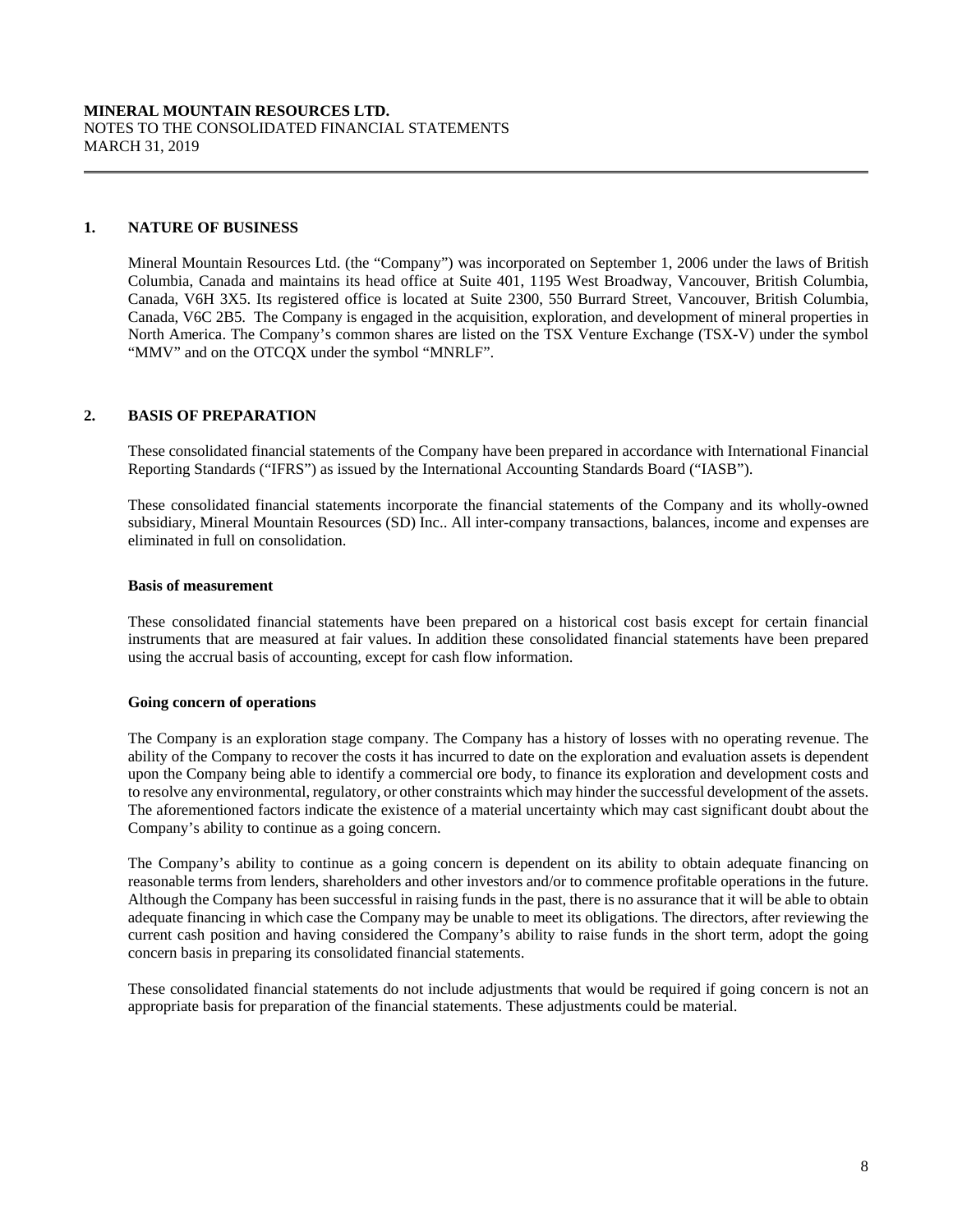# **2. BASIS OF PREPARATION** (cont'd…)

# **Functional and presentation currency**

These consolidated financial statements are presented in Canadian dollars, which is functional currency of the Company and its subsidiary.

### **Significant estimates and assumptions**

The preparation of these consolidated financial statements requires management to make estimates and assumptions that affect the reported amounts of assets and liabilities at the date of the financial statements and reported amounts of expenses during the period. Actual results could differ from these estimates. The Company's management reviews these estimates and underlying assumptions on an ongoing basis, based on experience and other factors, including expectations of future events that are believed to be reasonable under the circumstances. Revisions to estimates are adjusted for prospectively in the period in which the estimates are revised. Significant areas requiring the use of management estimates include:

- i) The determination of the fair value of stock options and agent's warrants using stock pricing models, require the input of highly subjective assumptions, including the expected price volatility. Changes in the subjective input assumptions could materially affect the fair value estimate.
- ii) The determination of deferred income tax assets or liabilities requires subjective assumptions regarding future income tax rates and the likelihood of utilizing tax carry-forwards. Changes in these assumptions could materially affect the recorded amounts.

# **Significant judgments**

The preparation of these consolidated financial statements requires management to make judgments, apart from those involving estimates, in applying accounting policies. The most significant judgments in applying the Company's financial statements include:

- i) Recorded costs of exploration and evaluation assets are not intended to reflect present or future values of these assets. The assessment of indications of impairment loss and the reversal of an impairment loss and the measuring of the recoverable amount when impairment tests have been prepared involve judgment. The recorded costs are subject to measurement uncertainty and it is reasonably possible, based on existing knowledge, that change in future conditions could require a material change in the recognized amount.
- ii) The assessment of the Company's ability to continue as a going concern involves judgment regarding future funding available for its exploration projects and working capital requirements and whether there are events or conditions that may give rise to significant uncertainty.
- iii) The classification of financial instruments.
- iv) The determination of whether it is likely that future taxable profits will be available to utilize against any deferred tax assets.
- v) The determination of whether a decline in the fair value of a financial asset classified as available-for-sale is prolonged and /or significant and is therefore an impairment.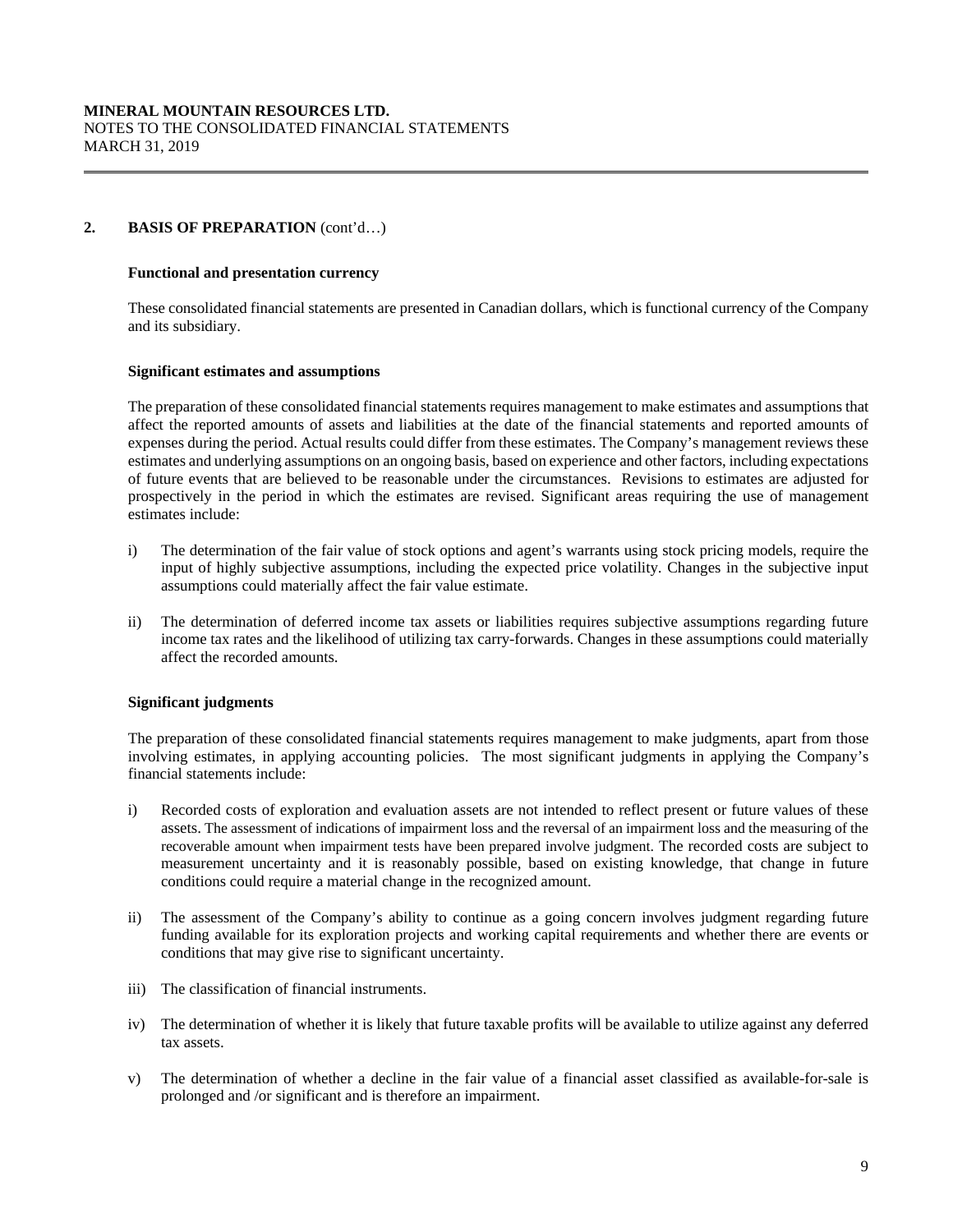# **3. SIGNIFICANT ACCOUNTING POLICIES**

The accounting policies set out below have been consistently applied to all years presented in these consolidated financial statements, unless otherwise indicated.

### **Cash and cash equivalents**

 Cash and cash equivalents consist of cash on hand and at banks and highly liquid investments with original maturities of three months or less that are readily convertible to known amounts of cash.

#### **Equipment**

Equipment is recorded at cost less accumulated depreciation and accumulated impairment losses. The cost of an item of equipment consists of the purchase price, any costs directly attributable to bringing the asset into operation and an initial estimate of the rehabilitation obligation.

Equipment are generally depreciated on a straight line basis over their estimated useful lives as follows:

| Office equipment | 5 years        |
|------------------|----------------|
| Field equipment  | $3 - 10$ years |

An item of equipment is derecognized upon disposal, when held for sale or when no future economic benefits are expected to arise from the continued use of the asset. Any gain or loss arising on disposal of the asset, determined as the difference between the net disposal proceeds and the carrying amount of the asset, is recognized in the statement of comprehensive income.

The Company conducts an annual assessment of the residual balances, useful lives and depreciation methods being used for property and equipment and any changes arising from the assessment are applied by the Company prospectively.

#### **Exploration and evaluation assets**

Once a license or other right to explore an area has been secured, all direct costs related to the acquisition, exploration and evaluation of mineral property interests are capitalized into intangible asset on a property by property basis until such time that technical feasibility and commercial viability of extracting a mineral resource has been determined for a property, in which case the capitalized exploration and evaluation costs are transferred and capitalized into property, plant and equipment. The Company records expenditures on exploration and evaluation activities at cost. Government tax credits received are recorded as a reduction to the cumulative costs incurred and capitalized on the related property.

Proceeds received from a partial sale or option of any interest in a property are credited against the carrying value of the property. When the proceeds exceed the carrying costs, the excess is recorded in profit or loss in the period the excess is received. When all of the interest in a property is sold, subject only to any retained royalty interests which may exist, the accumulated property costs are written-off, with any gain or loss included in profit or loss in the period the transfer takes place.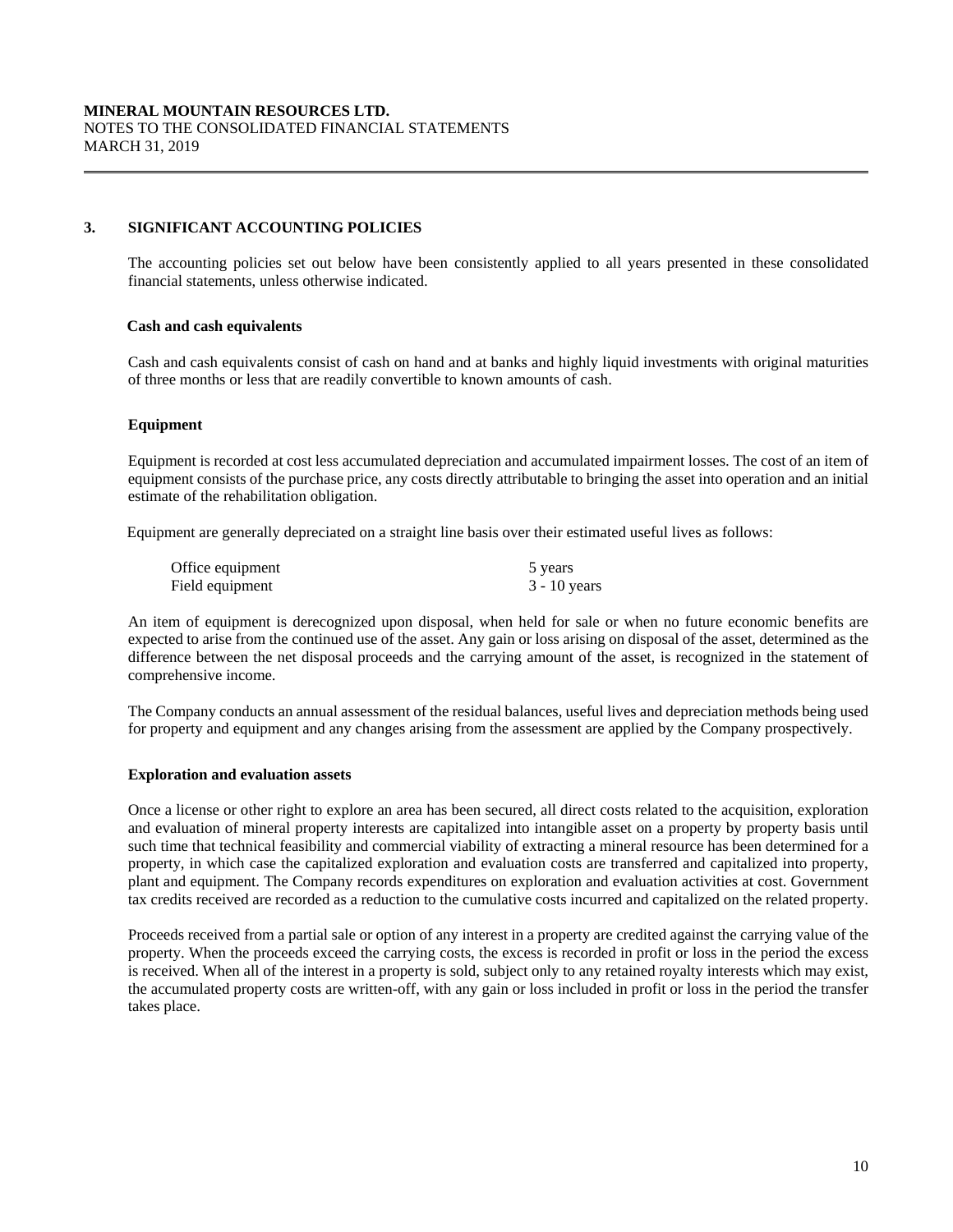### **Impairment of non-financial assets**

Management assesses the exploration and evaluation assets and property and equipment for impairment at least annually and whenever factors or circumstances indicate that the carrying amount may not be recoverable. For exploration and evaluation assets, examples of such facts and circumstances are as follows:

- the period for which the Company has the right to explore in the specific area has expired during the period or will expire in the near future, and is not expected to be renewed;
- substantive expenditure on further exploration for and evaluation of mineral resources in the specific area is neither budgeted nor planned;
- exploration for and evaluation of mineral resources in the specific area have not led to the discovery of commercially viable quantities of mineral resources and the entity has decided to discontinue such activities in the specific area; and
- sufficient data exist to indicate that, although a development in the specific area is likely to proceed, the carrying amount of the exploration and evaluation asset is unlikely to be recovered in full from successful development or by sale.

If, after management review, it is determined that the carrying amount of an asset is impaired, that asset is written down to its estimated recoverable amount. The recoverable amount of an asset is determined as the higher of its fair value less costs to sell and its value in use. An impairment loss is reversed if there has been a change in the estimates used to determine the recoverable amount. An impairment loss is reversed only to the extent that the asset's carrying amount does not exceed the carrying amount that would have been determined, net of depreciation or amortisation, if no impairment loss had been recognized.

### **Provision for decommissioning and restoration**

The Company recognizes provisions for statutory, contractual, constructive or legal obligations associated with the reclamation of mineral properties in the year in which it is probable that an outflow of resources will be required to settle the obligation and when a reliable estimate of the amount can be made. Initially, a provision for a decommissioning liability is recognized based on expected cash flows required to settle the obligation and discounted at a pre-tax rate specific to the liability. The capitalized amount is depreciated on the same basis as the related asset. Following the initial recognition of the decommissioning liability, the carrying amount of the liability is increased for the passage of time and adjusted for changes to the current market-based discount rate and the amount or timing of the underlying cash flows needed to settle the obligation. The increase in the provision due to passage of time is recognised as interest expense. Significant judgments and estimates are involved in forming expectations of the amounts and timing of future closure and reclamation cash flows. As at March 31, 2019 and 2018, the Company had no known material restoration, rehabilitation or environmental liabilities related to its mineral properties.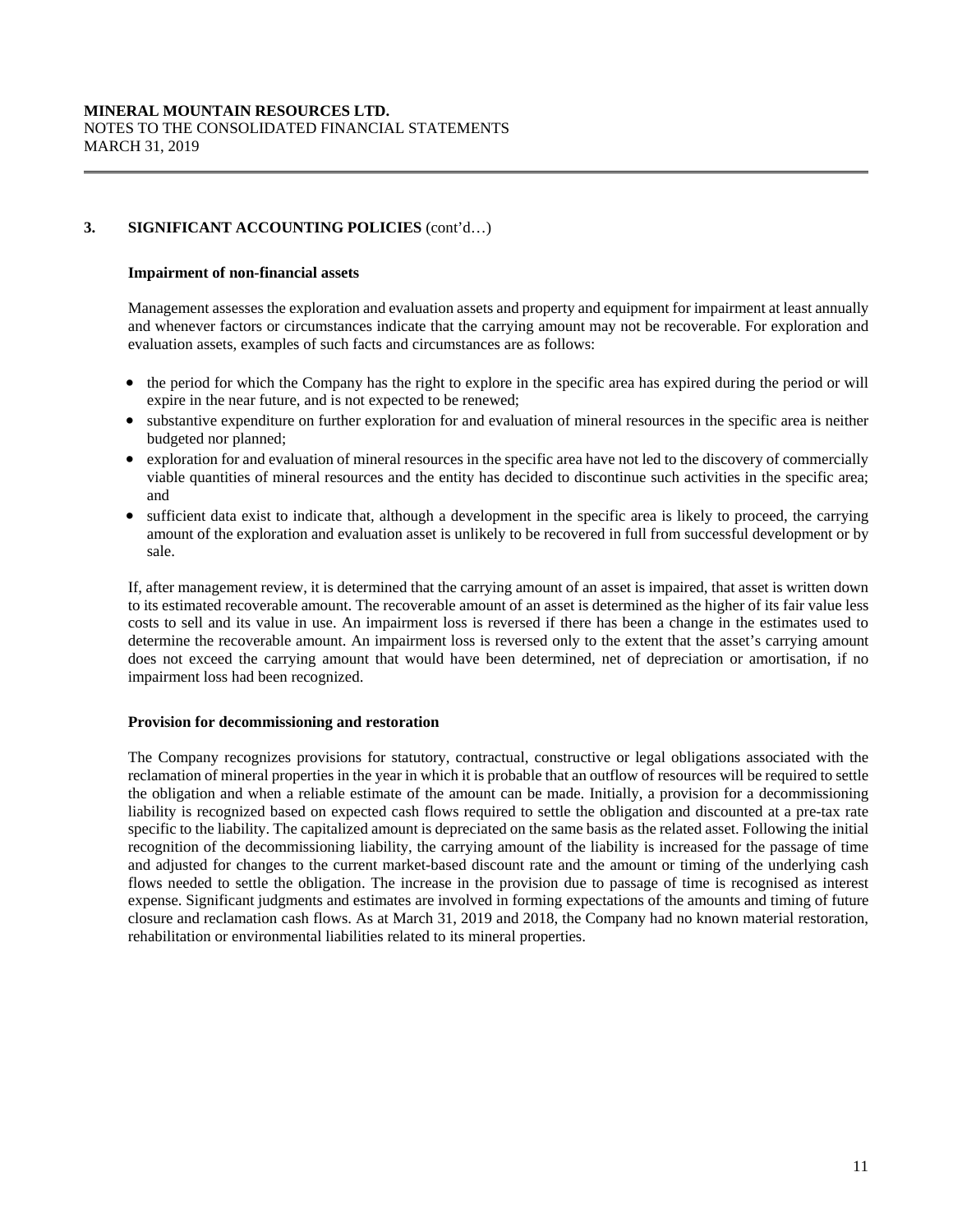### **Financial instruments**

(i) Financial assets

The Company classifies its financial assets in the following categories: at fair value through profit or loss ("FVTPL"), at fair value through other comprehensive income ("FVTOCI") and at amortized cost. The classification depends on the purpose for which the financial assets were acquired. Management determines the classification of financial assets at initial recognition. A financial asset is measured at amortized cost if it is held within a business model whose objective is to hold assets and collect contractual cash flows, its contractual terms give rise on specified dates that are solely payments of principle and interest on the principle amount outstanding, and it is not designated as FVTPL. Equity instruments that are held for trading are classified as FVTPL. For other equity instruments, the Company can make an irrevocable election (on an instrument by-instrument basis) on the day of acquisition to designate them as at FVTOCI.

### Financial assets at FVTPL

Financial assets carried at FVTPL are initially recorded at fair value and transaction costs are expensed in the income statement. Realized and unrealized gains and losses arising from changes in the fair value of the financial asset held at FVTPL are included in the income statement in the period in which they arise. None of the Company's financial assets are classified as FVTPL.

### Financial assets at FVTOCI

Investments in equity instruments at FVTOCI are initially recognized at fair value plus transaction costs. Subsequently they are measured at fair value, with gains and losses arising from changes in fair value recognized in other comprehensive income. There is no subsequent reclassification of fair value gains and losses to profit or loss following the derecognition of the investment. None of the Company's financial assets are classified as FVTOCI.

## Financial assets at amortized cost

Financial assets at amortized cost are initially recognized at fair value and subsequently carried at amortized cost less any impairment. They are classified as current assets or non-current assets based on their maturity date. The Company's financial assets at amortized cost comprise cash and cash equivalents and restricted cash.

Financial assets are derecognized when they mature or are sold, and substantially all the risks and rewards of ownership have been transferred. Gains and losses on derecognition of financial assets classified as FVTPL or amortized cost are recognized in the income statement. Gains or losses on financial assets classified as FVTOCI remain within accumulated other comprehensive income.

### (ii) Financial liabilities

The Company classifies its financial liabilities as subsequently measured at amortized cost which include trade and other payables, amounts due to related parties, and loan payable to related party. The Company derecognizes a financial liability when its contractual obligations are discharged or cancelled, or they expire.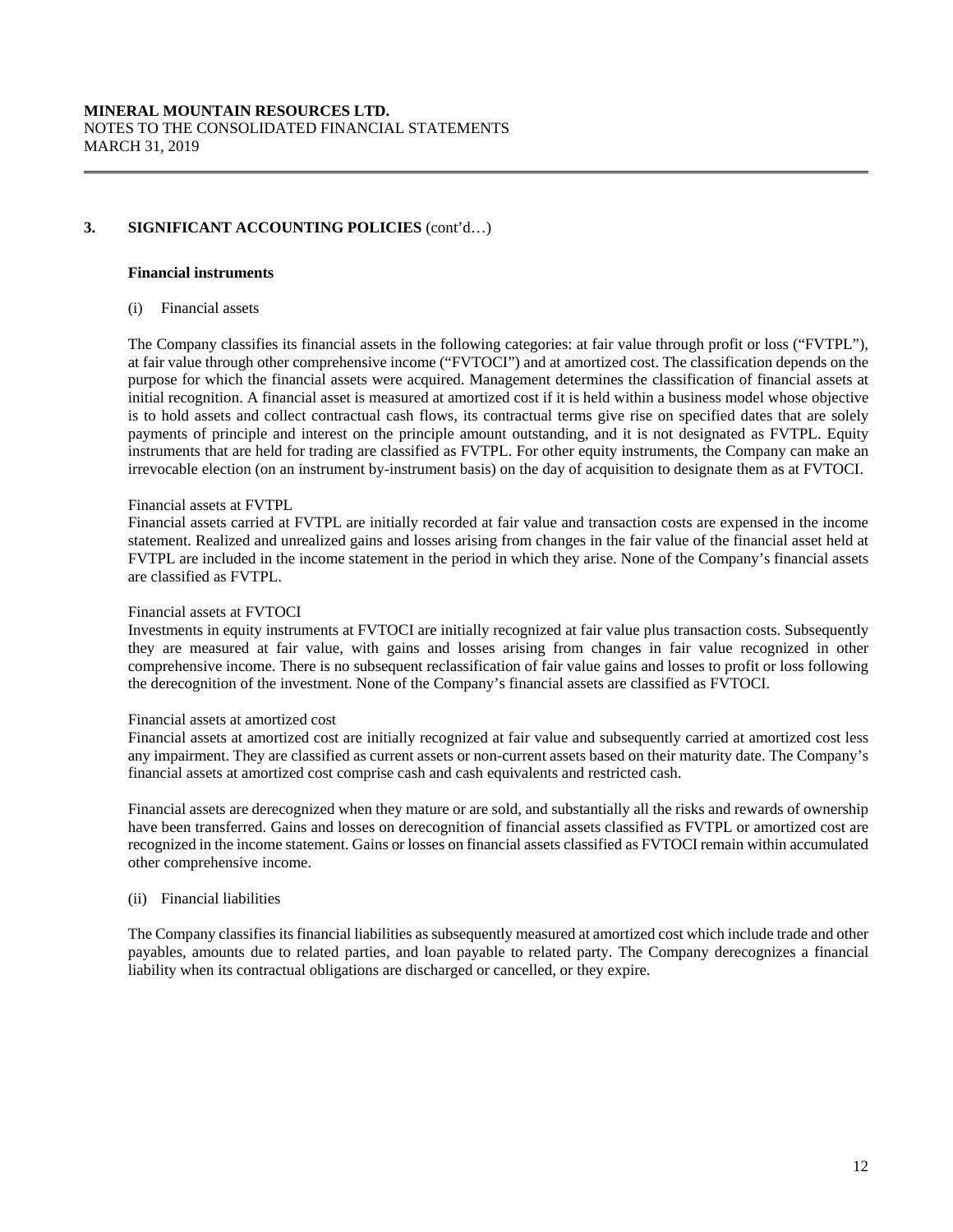### **Financial instruments** (cont'd…)

(iii) Impairment of financial assets

The Company recognizes a loss allowance for expected credit losses on financial assets that are measured at amortized cost. At each reporting date, the loss allowance for the financial asset is measured at an amount equal to the lifetime expected credit losses if the credit risk on the financial asset has increased significantly since initial recognition. If at the reporting date, the financial asset has not increased significantly since initial recognition, the loss allowance is measured for the financial asset at an amount equal to twelve month expected credit losses. For trade receivables the Company applies the simplified approach to providing for expected credit losses, which allows the use of a lifetime expected loss provision. Impairment losses on financial assets carried at amortized cost are reversed in subsequent periods if the amount of the loss decreases and the decrease can be objectively related to an event occurring after the impairment was recognized. Given the nature and balances of the Company's receivables the Company has no material loss allowance as at March 31, 2018 and March 31, 2019.

### **Share capital**

The Company records proceeds from the issuance of its common shares as equity. Incremental costs directly attributable to the issue of new common shares are shown in equity as a deduction, net of tax, from the proceeds. Common shares issued for consideration other than cash are valued based on their market value at the date that shares are issued.

### **Loss per share**

Basic loss per share is calculated by dividing the loss attributable to common shareholders by the weighted average number of common shares outstanding in the period. For all periods presented, the loss attributable to common shareholders equals the reported loss attributable to owners of the Company. The diluted loss per share reflects all dilutive potential common shares equivalents, which comprise outstanding stock options and share purchase warrants, in the weighted average number of common shares outstanding during the period, if dilutive. All of the outstanding stock options and the share purchase warrants were anti-dilutive for the years ended March 31, 2019 and 2018.

### **Share-based payments**

Share-based payments to employees and others providing similar services are measured at the grant date fair value of the instruments issued and amortized over the vesting periods. Share-based payments to non-employees are measured at the fair value of the goods or services received or the fair value of the equity instruments issued if it is determined the fair value of the goods or services cannot be reliably measured, and are recorded at the date the goods or services are received. The amount recognized as an expense is adjusted to reflect the number of options expected to vest. The offset to the recorded cost is to share-based payments reserve. The number of options expected to vest is reviewed and adjusted at the end of each reporting period such that the amount ultimately recognized as an expense is based on the number of options that eventually vest. Consideration received on the exercise of stock options is recorded as share capital and the related share-based payments reserve is transferred to share capital.

The fair value of the stock options is determined using the Black-Scholes option pricing model. Measurement inputs include share price on measurement date, exercise price of the instrument, expected volatility (based on weighted average historic volatility), weighted average expected life of the instruments (based on historical experience), expected dividends, and the risk-free interest rate (based on government bonds).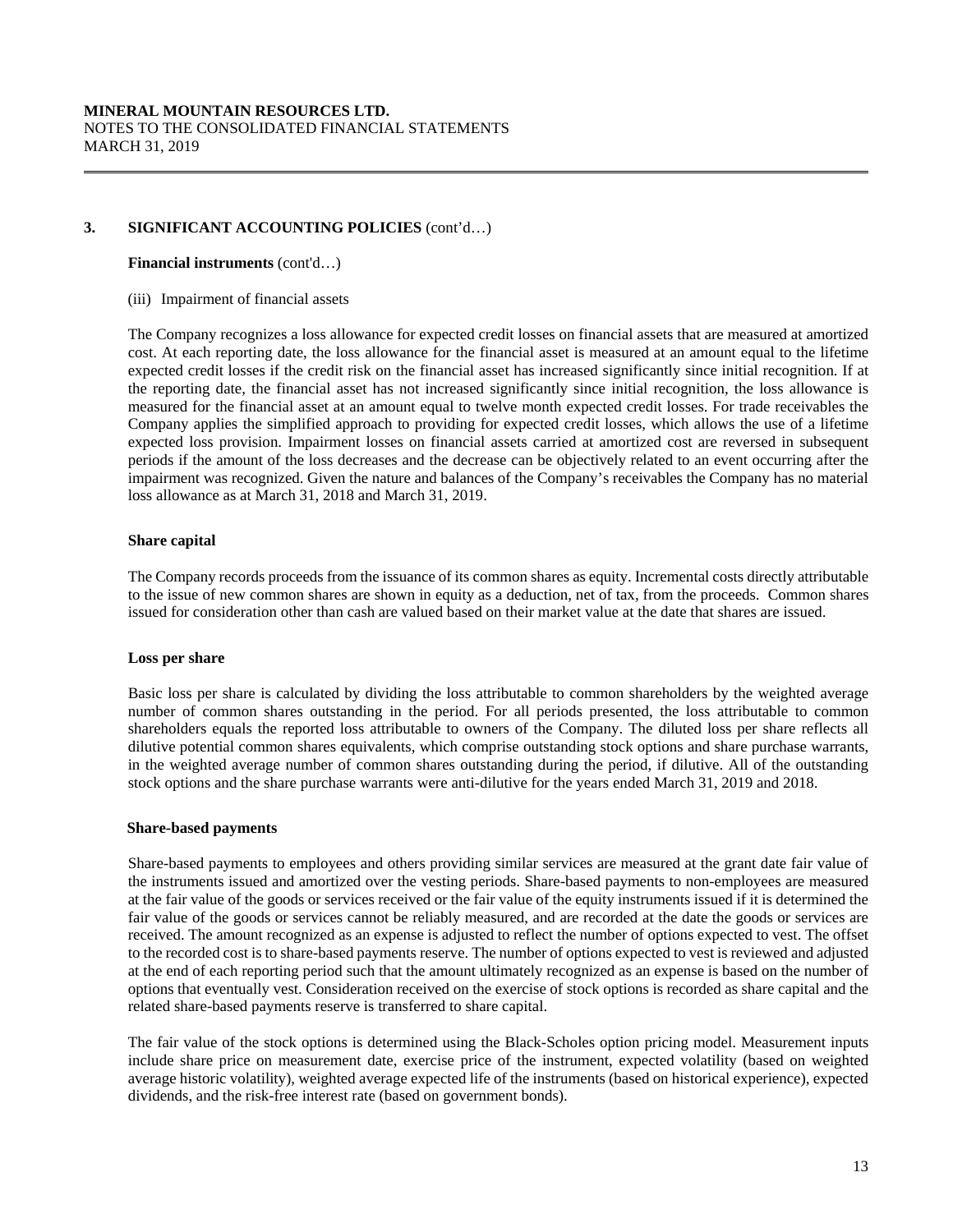### **Foreign currency translation**

The financial statements for the Company and its subsidiaries are prepared using their functional currencies. Functional currency is the currency of the primary economic environment in which an entity operates. The functional currency of the Company and its subsidiary is Canadian dollars, which is the Company's presentation currency.

Foreign currency transactions are translated into the functional currency using exchange rates prevailing at the dates of the transactions. At the end of each reporting period, monetary assets and liabilities that are denominated in foreign currencies are translated at the rates prevailing at that date. Non-monetary assets and liabilities are translated using the historical rate on the date of the transaction. Non-monetary assets and liabilities that are stated at fair value are translated using the historical rate on the date that the fair value was determined. All gains and losses on translation of these foreign currency transactions are charged to profit or loss.

#### **Income taxes**

Current taxes receivable or payable are estimated on taxable income or loss for the current year at the statutory tax rates enacted or substantively enacted at the reporting date.

Deferred income tax is recognized on temporary differences arising between the tax bases of assets and liabilities and their carrying amounts in the financial statements. Deferred income tax assets and liabilities are measured at the tax rates that have been enacted or substantially enacted at the end of the reporting period and are expected to apply when the related deferred income tax asset is realized or the deferred income tax liability is settled. Deferred income tax assets also result from unused loss carry forwards, resource related pools and other deductions. At the end of each reporting year the Company reassesses unrecognized deferred tax assets. Deferred income tax assets are recognized for unused tax losses, tax credits and deductible temporary differences, only to the extent that it is probable that future taxable profit will be available against which they can be utilized.

Deferred income tax assets and deferred income tax liabilities are offset if a legally enforceable right exists to set off current tax assets against current tax liabilities and the deferred tax assets and liabilities relate to income taxes levied by the same taxation authority.

### **New accounting policies**

### IFRS 9 – Financial Instruments

IFRS 9 – Financial Instruments ("IFRS 9") is a new standard on financial instruments that will replace IAS 39 – Financial Instruments: Recognition and Measurement. The standard addresses classification and measurement of financial assets and financial liabilities as well as derecognition of financial instruments. IFRS 9 has two measurement categories for financial assets: amortized cost and fair value. All equity instruments are measured at fair value. A debt instrument is at amortized cost only if the entity is holding it to collect contractual cash flows and the cash flows represent principal and interest. Otherwise it is measured at fair value through profit or loss. The Company adopted IFRS 9 for its fiscal year starting April 1, 2018. The accounting policy disclosure on financial instruments above describes the new accounting policies under IFRS 9. The Company has assessed this standard to not have a significant impact on the Company's financial statements as a result of adopting this standard.

# **MINERAL MOUNTAIN RESOURCES LTD.**

NOTES TO THE CONSOLIDATED FINANCIAL STATEMENTS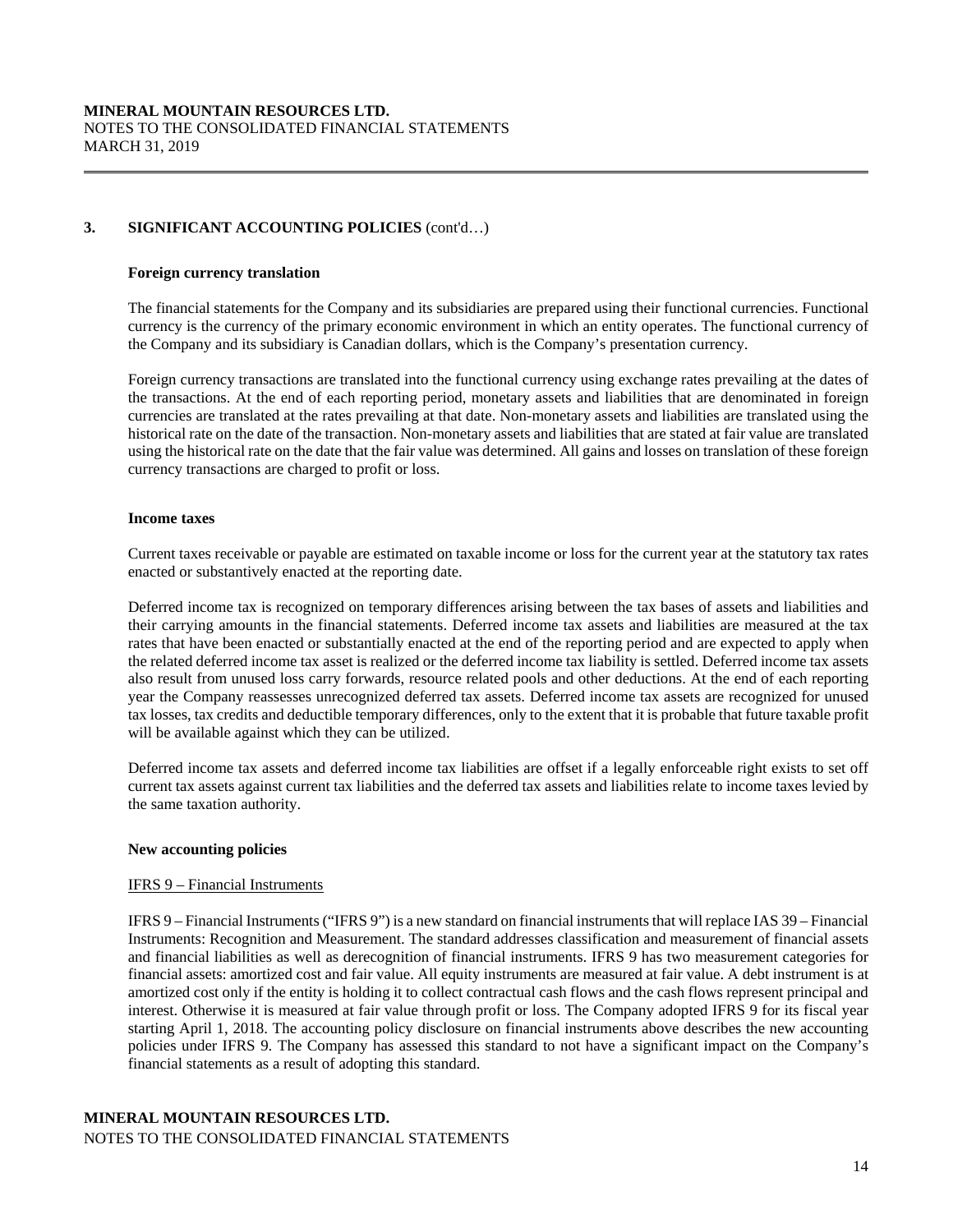#### **Future changes**

A number of new standards and amendments to existing standards have been issued by the IASB that are mandatory for accounting periods beginning on or after January 1, 2019, or later periods. The Company has not applied these new standards in preparing these financial statements. The following pronouncement is considered by the Company to be the most significant of several pronouncements that may affect the financial statements in future periods.

#### IFRS 16 – Leases

This standard replaces IAS 17, Leases. IFRS 16 eliminates the classification as an operating lease and requires lessees to recognize a right-of-use asset and a lease liability in the statement of financial position for all leases, with exemptions permitted for short-term leases and leases of low value assets. In addition, IFRS 16 changes the definition of a lease; sets requirements on how to account for the asset and liability, including complexities such as non-lease elements, variable lease payments and option periods; changes the accounting for sale and leaseback arrangements; and introduces new disclosure requirements. Under IFRS 16, a lessee recognizes a right-of-use asset representing its right to use the underlying asset and a lease liability representing its obligation to make lease payments. Right-of-use assets will be initially measured at cost, which includes the initial measurement of the lease liabilities and other costs, less lease incentives. Lease liabilities will initially be measured at the present value of future lease payments and subsequently measured at amortized cost using the effective interest method. IFRS 16 is effective for annual reporting periods beginning on or after January 1, 2019 with early application permitted in certain circumstances and may be applied retrospectively to each prior period presented (full retrospective approach) or with the cumulative effect of adoption recognized at initial application (modified retrospective approach). The modified retrospective approach offers the option, on a lease by lease basis, to either measure the right-of-use asset retrospectively using the discount rate as at the date of initial application or to measure the right-of-use asset at an amount equal to the lease liability.

The Company intends to adopt IFRS 16 using the modified retrospective approach without restatement of comparative amounts. An assessment has been made and the estimated impact to the Company's consolidated financial statements will be to set up a lease liability and a corresponding right-of-use asset of approximately \$325,000 for its office lease as at April 1, 2019.

# **4. CASH AND CASH EQUIVALENTS**

|                                            |   | 2019                                  | 2018                 |
|--------------------------------------------|---|---------------------------------------|----------------------|
| Cash<br>Guaranteed investment certificates | S | 13,993 \$<br>$\overline{\phantom{0}}$ | 1,015,834<br>895,000 |
|                                            |   | 13,993 \$                             | 1,910,834            |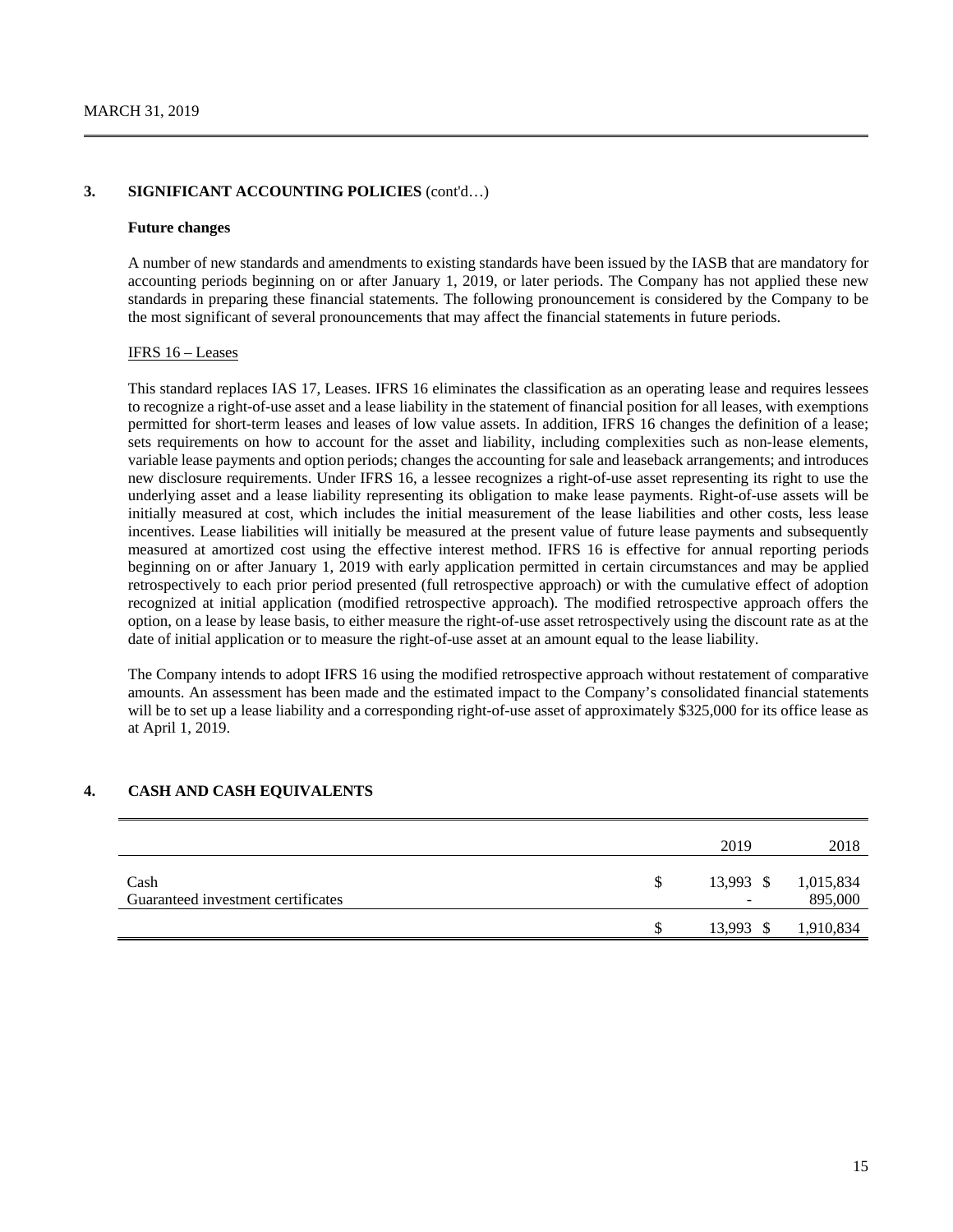# **5. PREPAID EXPENSES AND DEPOSITS**

|                                                 | 2019                      | 2018              |
|-------------------------------------------------|---------------------------|-------------------|
| <b>Exploration</b> deposits<br>Prepaid expenses | \$<br>26,969 \$<br>55,498 | 26,080<br>119,300 |
| Rental deposit                                  | 30,450                    | 30,450            |
|                                                 | \$<br>112,917             | 175,830           |

# **6. EQUIPMENT**

|                                       | Office<br>equipment            | Field<br>equipment |              | Total  |
|---------------------------------------|--------------------------------|--------------------|--------------|--------|
|                                       |                                |                    |              |        |
| Cost                                  |                                |                    |              |        |
| Balance as at March 31, 2018 and 2019 | \$<br>9,478                    | \$<br>20,367       | $\mathbb{S}$ | 29,845 |
| <b>Accumulated depreciation</b>       |                                |                    |              |        |
| Balance as at March 31, 2018          | 948                            | 6,505              |              | 7,453  |
| Depreciation for the year             | 1,895                          | 2,037              |              | 3,932  |
| Balance as at March 31, 2019          | 2,843                          | 8,542              |              | 11,385 |
| Net value as at March 31, 2019        | \$<br>6,635                    | \$<br>11,825       | \$           | 18,460 |
|                                       |                                |                    |              |        |
|                                       | Office                         | Field              |              |        |
|                                       | equipment                      | equipment          |              | Total  |
| Cost                                  |                                |                    |              |        |
| Balance as at March 31, 2017          | \$<br>$\overline{\phantom{0}}$ | \$<br>13,717       | \$           | 13,717 |
| Additions                             | 9,478                          | 6,650              |              | 16,128 |
| Balance as at March 31, 2018          | 9,478                          | 20,367             |              | 29,845 |
|                                       |                                |                    |              |        |
| <b>Accumulated depreciation</b>       |                                |                    |              |        |
| Balance as at March 31, 2017          |                                | 4,801              |              | 4,801  |
| Depreciation for the year             | 948                            | 1,704              |              | 2,652  |
| Balance as at March 31, 2018          | 948                            | 6,505              |              | 7,453  |
| Net value as at March 31, 2018        | \$<br>8,530                    | \$<br>13,862       | \$           | 22,392 |

During the year ended March 31, 2019, the Company expensed \$1,895 (2018 - \$948) in depreciation to the statement of comprehensive loss and capitalized \$2,037 (2018 - \$1,704) to exploration and evaluation assets.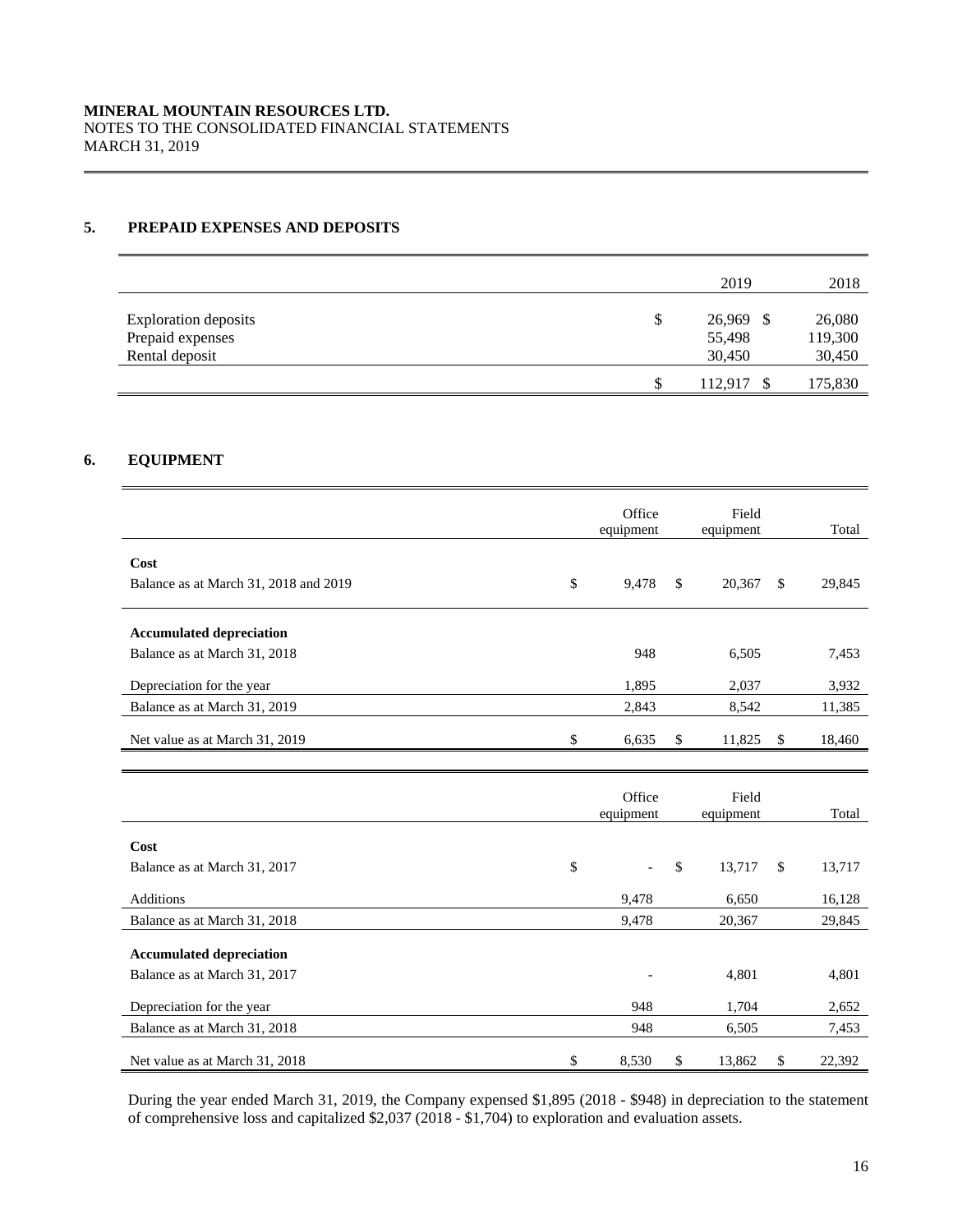## **MINERAL MOUNTAIN RESOURCES LTD.**

NOTES TO THE CONSOLIDATED FINANCIAL STATEMENTS MARCH 31, 2019

## **7. EXPLORATION AND EVALUATION ASSETS**

|                                           | March 31,<br>2017        | <b>Additions</b> | March 31,<br>2018 |     | <b>Additions</b> |     | March 31,<br>2019 |
|-------------------------------------------|--------------------------|------------------|-------------------|-----|------------------|-----|-------------------|
| <b>Standby Gold Project, South Dakota</b> |                          |                  |                   |     |                  |     |                   |
| Acquisition costs                         |                          |                  |                   |     |                  |     |                   |
| \$<br>Option payments                     | 1,696,500                | \$<br>127,350    | \$<br>1,823,850   | \$  | 129,000          | \$  | 1,952,850         |
| Staking and other property costs          | 873,343                  | 120,680          | 994,023           |     | 103,104          |     | 1,097,127         |
|                                           | 2,569,843                | 248,030          | 2,817,873         |     | 232,104          |     | 3,049,977         |
| <b>Exploration costs</b>                  |                          |                  |                   |     |                  |     |                   |
| Assays                                    | 674                      | 10,686           | 11,360            |     | 65,544           |     | 76,904            |
| Drilling                                  | $\overline{\phantom{a}}$ | 467,982          | 467,982           |     | 470,180          |     | 938,162           |
| Equipment rental                          | 5,297                    | 20,260           | 25,557            |     | 35,932           |     | 61,489            |
| Field work                                | 1,469                    | 50,934           | 52,403            |     | 59,235           |     | 111,638           |
| Geological consulting                     | 279,703                  | 441,055          | 720,758           |     | 359,989          |     | 1,080,747         |
| Geophysical survey                        | 224,903                  | 63,851           | 288,754           |     | 69,100           |     | 357,854           |
| Miscellaneous                             | 209,187                  | 30,695           | 239,882           |     | 63,149           |     | 303,031           |
| State and local taxes                     | 41,716                   | 21,200           | 62,916            |     | 15,668           |     | 78,584            |
| Travel                                    | 23,005                   | 39,716           | 62,721            |     | 57,896           |     | 120,617           |
|                                           | 785,954                  | 1,146,379        | 1,932,333         |     | 1,196,693        |     | 3,129,026         |
|                                           |                          |                  |                   |     |                  |     |                   |
| \$                                        | 3,355,797                | \$<br>1,394,409  | \$<br>4,750,206   | \$. | 1,428,797        | \$. | 6,179,003         |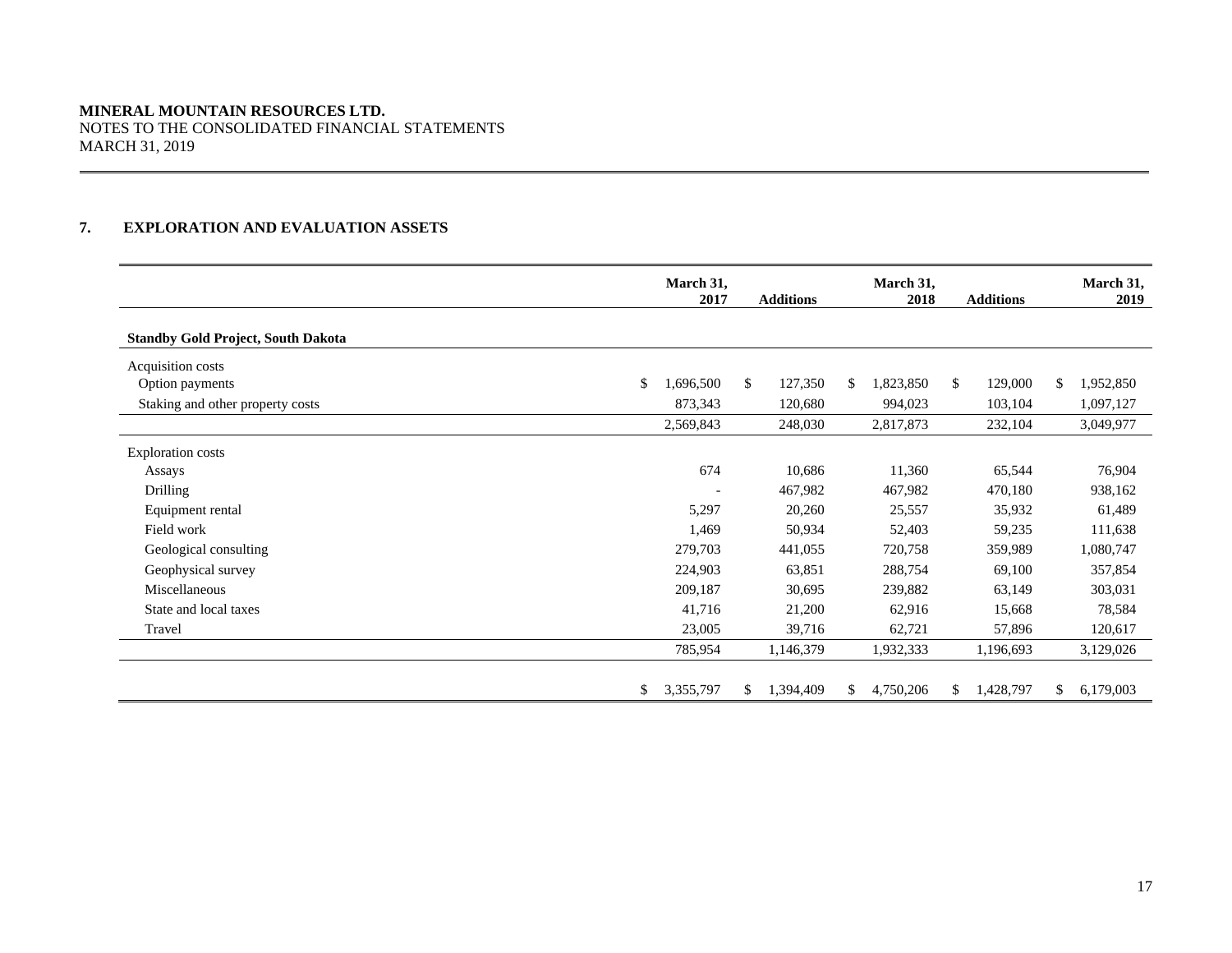# **7. EXPLORATION AND EVALUATION ASSETS** (cont'd…)

### **Standby Gold Project, South Dakota**

The Company's Standby Gold Project is located in the Rochford Mining District of the Black Hills, South Dakota. The Rochford project includes the following properties:

### Rochford Claims

During the year ended March 31, 2013, the Company staked 289 unpatented mineral claims ("Rochford Claims") situated in the Rochford Mining District of the Black Hills, South Dakota, at a cost of \$191,390.

During the year ended March 31, 2017, the Company staked an additional 150 unpatented federal lode mining claims for approximately \$81,400.

## BHB Claims

On March 7, 2016, the Company and its wholly-owned US subsidiary entered into a purchase and sale agreement ("BHB Agreement") with four individuals (collectively the "Owners") to purchase a 100% interest in 19 unpatented lode mineral claims ("BHB Claims") located in the Rochford Mining District and the historical database pertaining to the BHB Claims in consideration of 4,000,000 shares of the Company (issued during the year ended March 31, 2017 with a fair value of \$1,500,000).

In addition, the Company agreed to grant the Owners a collective 2% net smelter returns royalty ("NSR") on the BHB Claims, a collective 1% NSR on the Company's Rochford Claims and a collective 1.5% NSR on claims falling within the area of mutual interest ("Area of Interest Claims Royalty"). The Area of Interest Claims Royalty will only be granted if the acquired property or properties are not already burdened with a royalty.

### Standby Property

On September 2, 2016, the Company and its wholly-owned US subsidiary entered into an option agreement to acquire a 100% interest in the 9 patented lode mineral claims located in the Rochford Mining District. To earn its 100% interest, the Company is required to make cash payments of US\$500,000 to the optionor over a three year period as follows:

- pay US\$150,000 by upon execution of the option agreement (paid);
- pay additional US\$100,000 by September 2, 2017 (paid);
- pay additional US\$100,000 by September 2, 2018 (paid); and
- pay additional US\$150,000 by September 2, 2019.

In addition, the Company agreed to grant the optionor a 2% NSR and the Company has the option to purchase up to one-half of the NSR (1% NSR) at the price of US\$1,500,000 for 1% NSR or a proportionate amount if the Company purchases less than 1% of the NSR.

On September 23, 2016, the Company purchased a digital database relating to the Standby property in consideration of US\$75,000 (paid) and 500,000 common shares of the Company (issued with a fair value of \$220,000).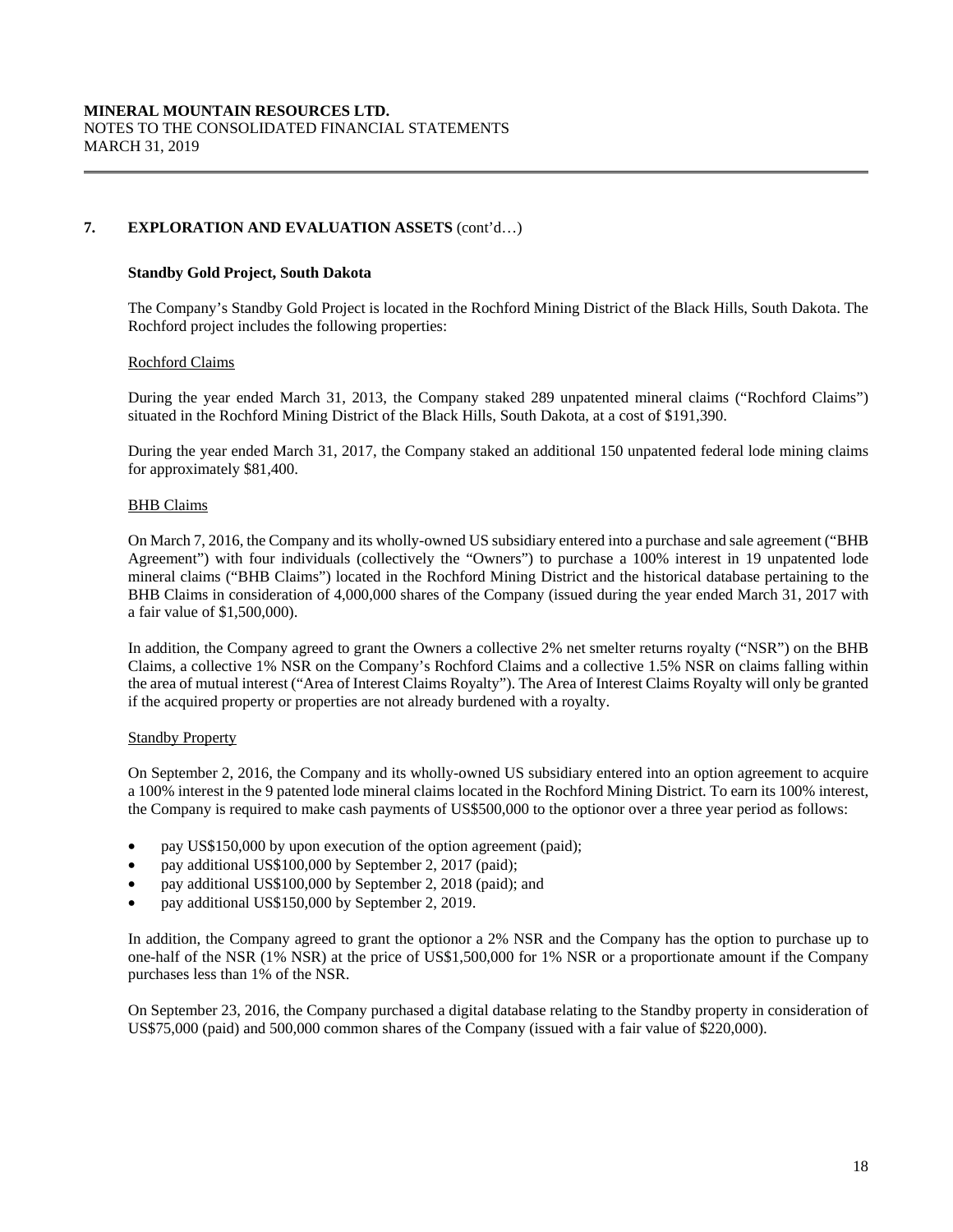# **8. RESTRICTED CASH**

The Company has provided corporate credit cards to its Chief Executive Officer with a credit limit totalling \$21,450 (\$15,000 in Canadian and \$5,000 in US) for the Company's expenses. As collateral for the credit cards, the Company has a one-year term deposit of \$17,250 earning average annual interest at the prime rate minus 2.27% and a one-year US term deposit of US\$5,750 earning annual interest of 0.2%. As at March 31, 2019, the credit cards had an outstanding balance of \$7,737 (March 31, 2018- \$9,868) in total.

## **9. TRADE AND OTHER PAYABLES**

|                                    |    | 2019                 | 2018              |
|------------------------------------|----|----------------------|-------------------|
| Trade payables<br>Accrued expenses | S  | 544,394 \$<br>19,250 | 558,675<br>22,000 |
|                                    | ۰D | 563,644<br>- S       | 580,675           |

Trade payables of the Company are principally comprised of amounts outstanding for trade purchases relating to exploration activities and accrued expenses for operating activities. The usual credit period taken for trade purchases is between 30 to 90 days.

# **10. RELATED PARTY TRANSACTIONS**

Amounts due to related parties were for services rendered to the Company by the directors and officers or companies controlled by its directors and officers or former directors and are unsecured, non-interest bearing, and have no specific terms of repayment.

During the year ended March 31, 2019, the Company received loans of \$35,000 from the President of the Company. The loans are unsecured, bear annual interest at 5% and are payable on demand. As at March 31, 2019, the accrued interest on the loan was \$56.

Key management personnel include directors (executive and non-executive) and senior officers of the Company. The compensation paid or payable to key management personnel during the years ended March 31 is as follows:

|                          | 2019             |    | 2018    |
|--------------------------|------------------|----|---------|
| Consulting fees          | \$<br>324,000 \$ |    | 273,000 |
| Office and miscellaneous | 7,500            |    | 18,000  |
| Professional fees        | 61,763           |    | 63,570  |
| Share-based payments     | 130,878          |    | 342,687 |
|                          |                  |    |         |
| Total                    | \$<br>524,141    | -S | 697,257 |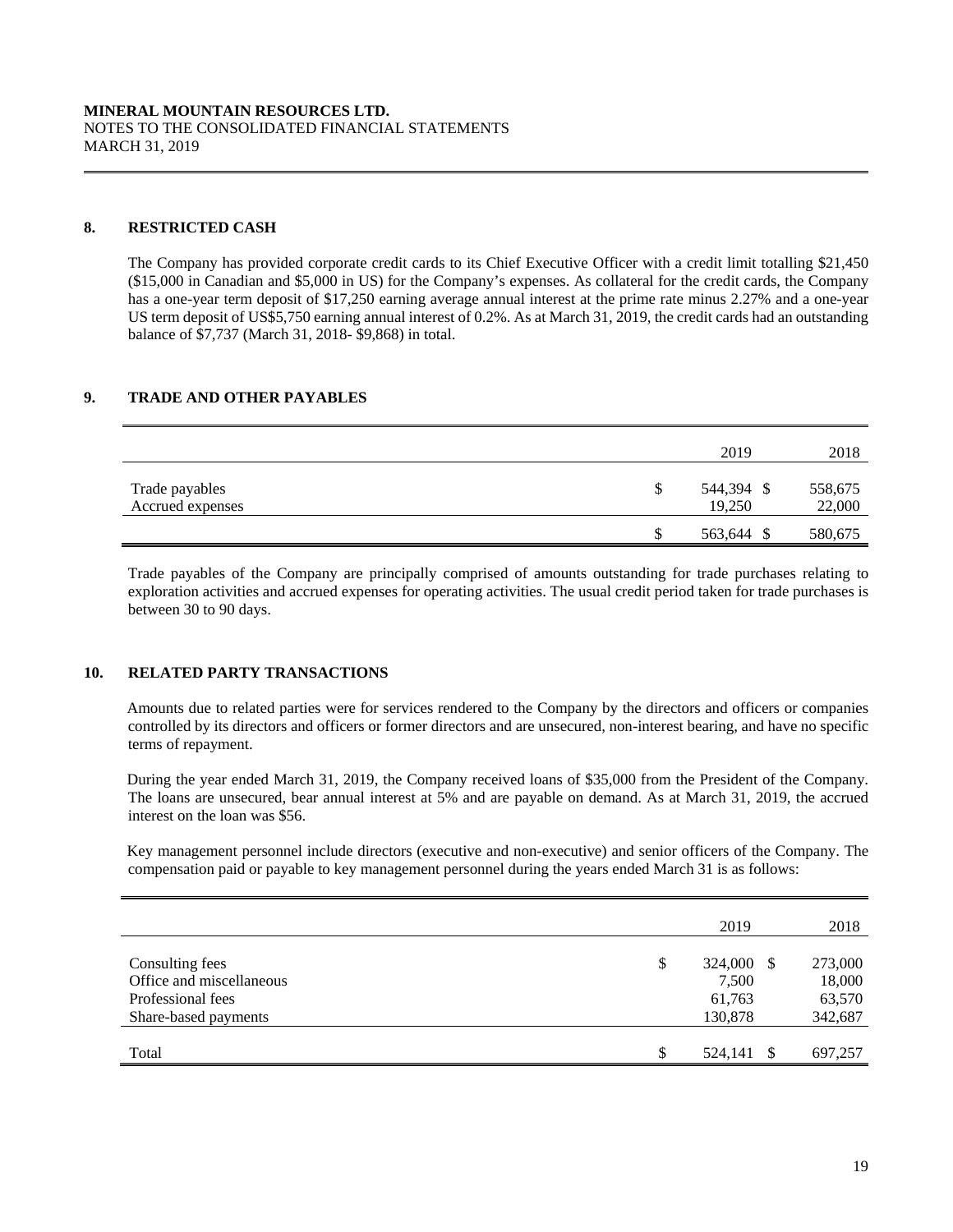### 10. RELATED PARTY TRANSACTIONS  $(cont'd...)$

The Company entered into the following transactions relating to key management personnel and entities over which they have control or significant influence during the year ended March 31, 2019:

- a) Incurred consulting fees of \$120,000 (2018 \$102,000) to a company controlled by the President of the Company.
- b) Incurred consulting fees of \$60,000 (2018 \$60,000) and office expenses of \$7,500 (2018 \$18,000) to a company controlled by a director of the Company.
- c) Incurred consulting fees of \$84,000 (2018 \$66,000) to a director of the Company.
- d) Incurred professional fees of \$9,413 (2018 \$21,870) to a company which a director of the Company is an officer.
- e) Incurred professional fees of \$52,350 (2018 \$41,700) and consulting fees of \$60,000 (2018 \$40,000) to a company controlled by the Chief Financial Officer of the Company.
- f) Incurred consulting fees of \$nil (2018 \$5,000) to a company controlled by a former director of the Company.

The Company has entered into four consulting agreements with a director and three companies controlled separately by two directors and an officer of the Company for management and corporate consulting services for a total monthly fee of \$27,000 plus applicable taxes. These agreements are for a one year term and continue thereafter on a month to month basis and may be terminated with a six month notice or a termination payment equal to six months' remuneration.

# **11. SHARE CAPITAL**

#### **Authorized share capital**

The Company has authorized an unlimited number of common shares with no par value.

### **Issued share capital**

At March 31, 2019, the Company had 68,121,536 common shares outstanding (March 31, 2018 - 67,686,536).

#### **Share issuance**

During the year ended March 31, 2019, the Company:

- a) Issued 200,000 common shares at \$0.30 per share upon the exercise of stock options for proceeds of \$60,000.
- b) Issued 235,000 common shares at \$0.35 per share upon the exercise of warrants for proceeds of \$82,250.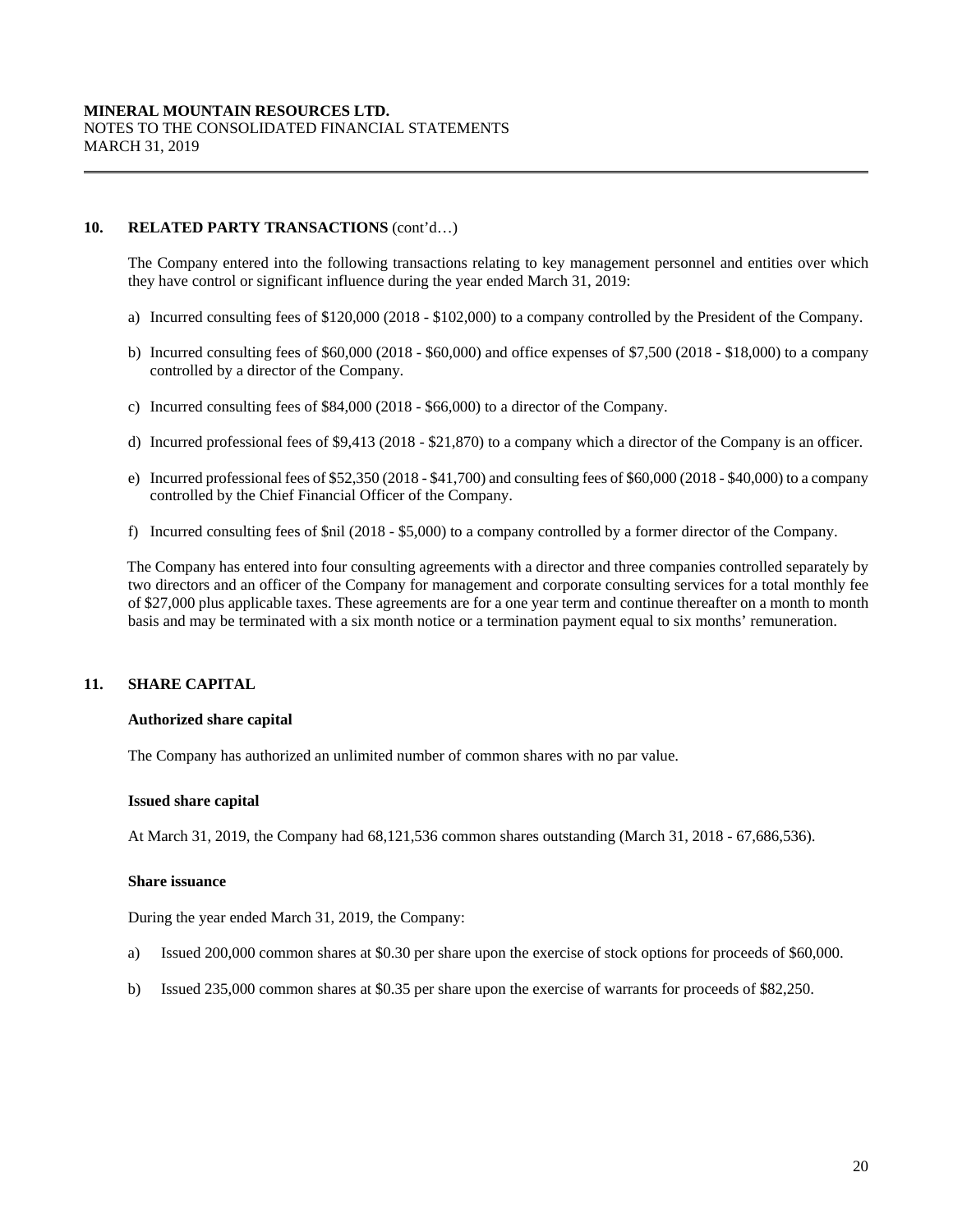# 11. **SHARE CAPITAL** (cont'd...)

**Share issuance** (cont'd…)

During the year ended March 31, 2018, the Company:

- a) Completed a non-brokered private placement of 14,456,000 units at a price of \$0.20 per unit for gross proceeds of \$2,891,200. Each unit is comprised of one common share and one share purchase warrant; each warrant entitles the holder to acquire one additional common share for a period of 24 months at an exercise price of \$0.35 in the first 12 months and at an exercise price of \$0.50 in the second 12 months. No value was allocated to the warrants based on the residual method. The Company paid \$85,712 as a finders' fee. The Company also incurred filing and other expenses of \$21,855 in connection with the private placement.
- b) Issued 500,000 common shares at \$0.30 per share per share from the exercise of stock options for gross proceeds of \$150,000. Accordingly, \$143,775 was transferred from share-based payments reserve to share capital.
- c) Issued 815,364 common shares at prices ranging from \$0.25 to \$0.40 per share from the exercise of warrants for gross proceeds of \$314,146.

#### **Basic and diluted loss per share**

The calculation of basic and diluted loss per share for the year ended March 31, 2019 was based on the loss attributable to common shareholders of \$906,320 (2018 - \$1,514,819) and a weighted average number of common shares outstanding of 68,085,426 (2018 - 56,191,355).

At March 31, 2019, 5,775,000 stock options (2018 - 6,075,000), 14,221,000 warrants (2018 - 22,134,498), and nil agent's warrants (2018 - 83,100) were excluded from the diluted weighted average number of common shares calculation as their effect would have been anti-dilutive.

### **12. SHARE-BASED PAYMENTS**

#### **Stock options**

The Company has adopted an incentive rolling stock option plan (the "Plan") under which it is authorized to grant options to directors, officers, employees and consultants enabling them to acquire up to a maximum of 10% of the issued and outstanding common shares of the Company. The options can be granted for a maximum term of 5 years and vest as determined by the board of directors. Options granted to employees or consultants performing investor relations will vest in stages over 12 months with no more than one quarter of the options vesting in any three month period. The exercise price of options granted under the Plan shall not be less than the closing price of the Company's shares on the trading day immediately preceding the date of grant, less the discount permitted under the TSX-V's policies.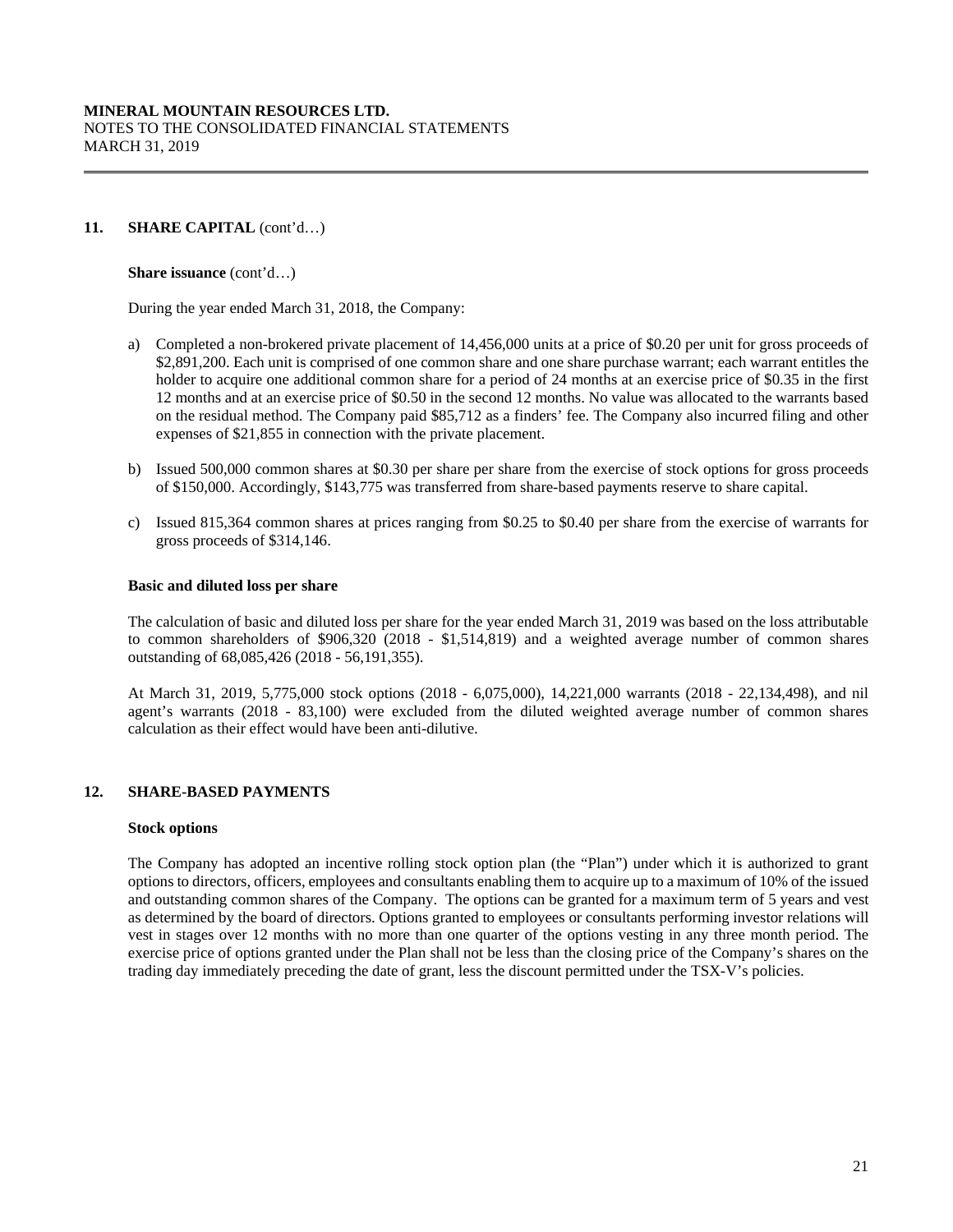# **12. SHARE-BASED PAYMENTS** (Cont'd…)

### **Stock options** (Cont'd…)

Stock option transactions are summarized as follows:

|                                                                | Number<br>of Options                             |               | Weighted<br>Average<br>Exercise<br>Price |
|----------------------------------------------------------------|--------------------------------------------------|---------------|------------------------------------------|
| Balance, March 31, 2017<br>Granted<br>Exercised<br>Expired     | 4,710,000<br>2,450,000<br>(500,000)<br>(585,000) | $\mathcal{S}$ | 0.40<br>0.33<br>0.30<br>1.04             |
| Balance, March 31, 2018<br>Exercised<br>Cancelled              | 6,075,000<br>(200,000)<br>(100,000)              | <sup>\$</sup> | 0.32<br>0.30<br>0.23                     |
| Balance, March 31, 2019                                        | 5,775,000                                        | $\mathcal{S}$ | 0.32                                     |
| Exercisable at March 31, 2019                                  | 5,775,000                                        | $\mathcal{S}$ | 0.32                                     |
| Weighted average fair value of options granted during the year | \$<br>nil                                        |               | $(2018 - $0.18)$                         |

 The options outstanding at March 31, 2019 have an exercise price in the range of \$0.23 to \$0.455 and a weighted average remaining contractual life of 1.34 years.

For the year ended March 31, 2019, the Company recognized share based payment expense of \$183,180 (2018 - \$563,734) for the portion of stock options that were vested during the year.

The following weighted average assumptions were used for the Black-Scholes valuation of stock options granted:

|                          | 2019                         | 2018       |
|--------------------------|------------------------------|------------|
|                          |                              |            |
| Risk-free interest rate  | $\qquad \qquad \blacksquare$ | 1.71%      |
| Expected life of options |                              | 2.82 Years |
| Annualized volatility    | ۰                            | 187.79%    |
| Dividend rate            |                              | Nil        |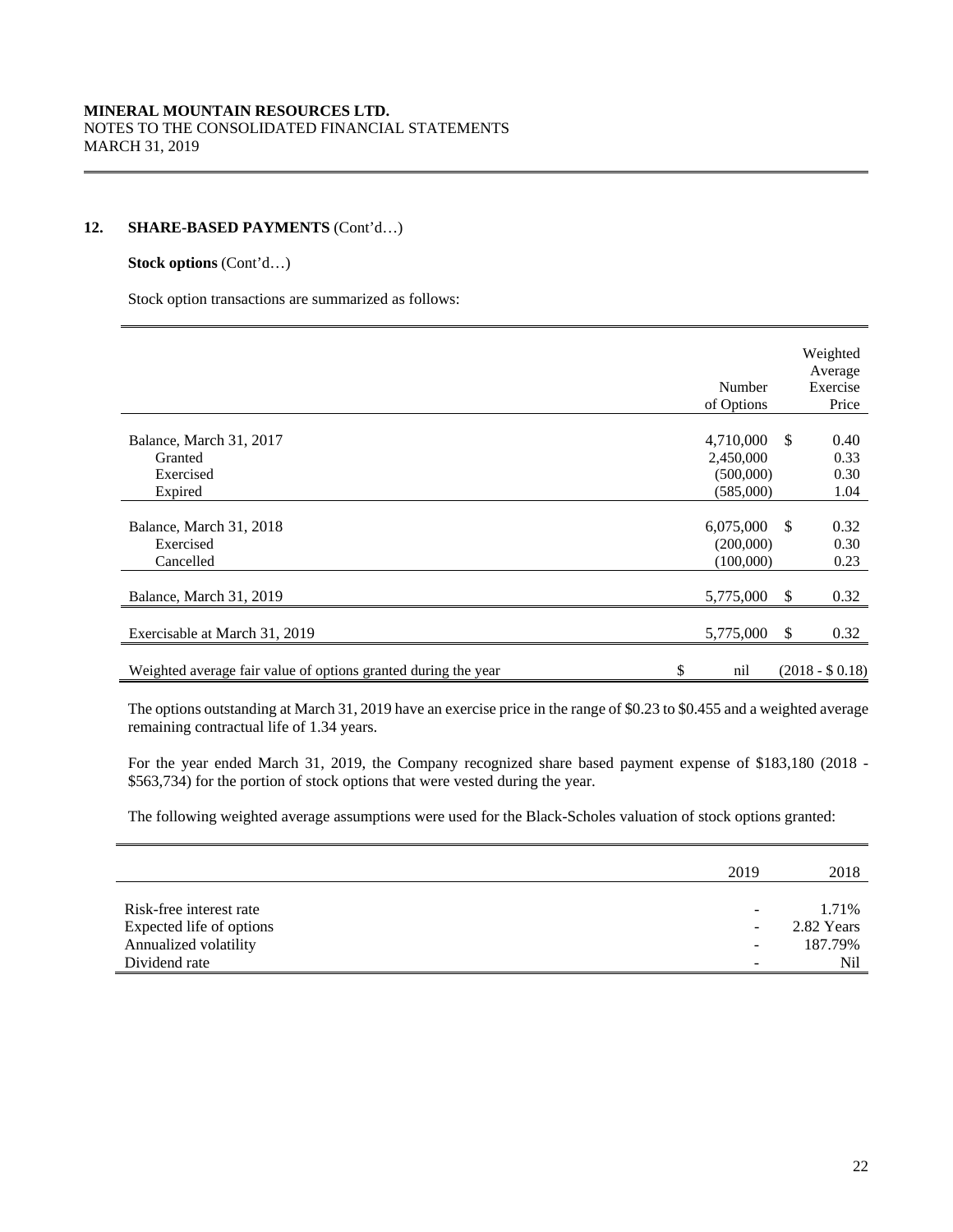# **12. SHARE-BASED PAYMENTS** (Cont'd…)

#### **Stock options** (Cont'd…)

As at March 31, 2019 the following stock options were outstanding:

| Number<br>of Options | <b>Exercise Price</b> | <b>Expiry Date</b> |
|----------------------|-----------------------|--------------------|
|                      |                       |                    |
| 3,375,000            | \$<br>0.30            | June 14, 2019*     |
| 150,000              | \$<br>0.23            | July 7, 2019*      |
| 575,000              | \$<br>0.35            | January 8, 2021    |
| 250,000              | \$<br>0.455           | September 22, 2021 |
| 1,275,000            | \$<br>0.35            | January 8, 2023    |
| 150,000              | \$<br>0.39            | January 18, 2023   |
| 5,775,000            |                       |                    |

\*Subsequent to March 31, 2019, these stock options expired unexercised.

## **Warrants**

Warrants are issued as private placement incentives. Value was allocated to the warrants issued with private placement units based on the residual method. Agents' warrants are measured at fair value on the date of the grant as determined using the Black-Scholes option pricing model.

Warrant transactions are summarized as follows:

|                                                                                               | Number<br>of Warrants                                        | Weighted<br>Average<br>Exercise<br>Price |
|-----------------------------------------------------------------------------------------------|--------------------------------------------------------------|------------------------------------------|
| Balance, March 31, 2017<br>Warrants issued<br>Warrants exercised<br>Warrants expired          | 9,845,962<br>- \$<br>14,456,000<br>(815, 364)<br>(1,269,000) | 0.43<br>0.35<br>0.52<br>0.45             |
| Balance, March 31, 2018<br>Warrants exercised<br>Warrants expired<br>Agents' warrants expired | 22,217,598 \$<br>(235,000)<br>(7,678,498)<br>(83,100)        | 0.44<br>0.35<br>0.60<br>0.90             |
| Balance, March 31, 2019                                                                       | 14,221,000<br><sup>\$</sup>                                  | 0.50                                     |
| Exercisable at March 31, 2019                                                                 | 14,221,000<br>S                                              | 0.50                                     |

The warrants outstanding at March 31, 2019 have an exercise price of \$0.50 and a weighted average remaining contractual life of 0.71 years.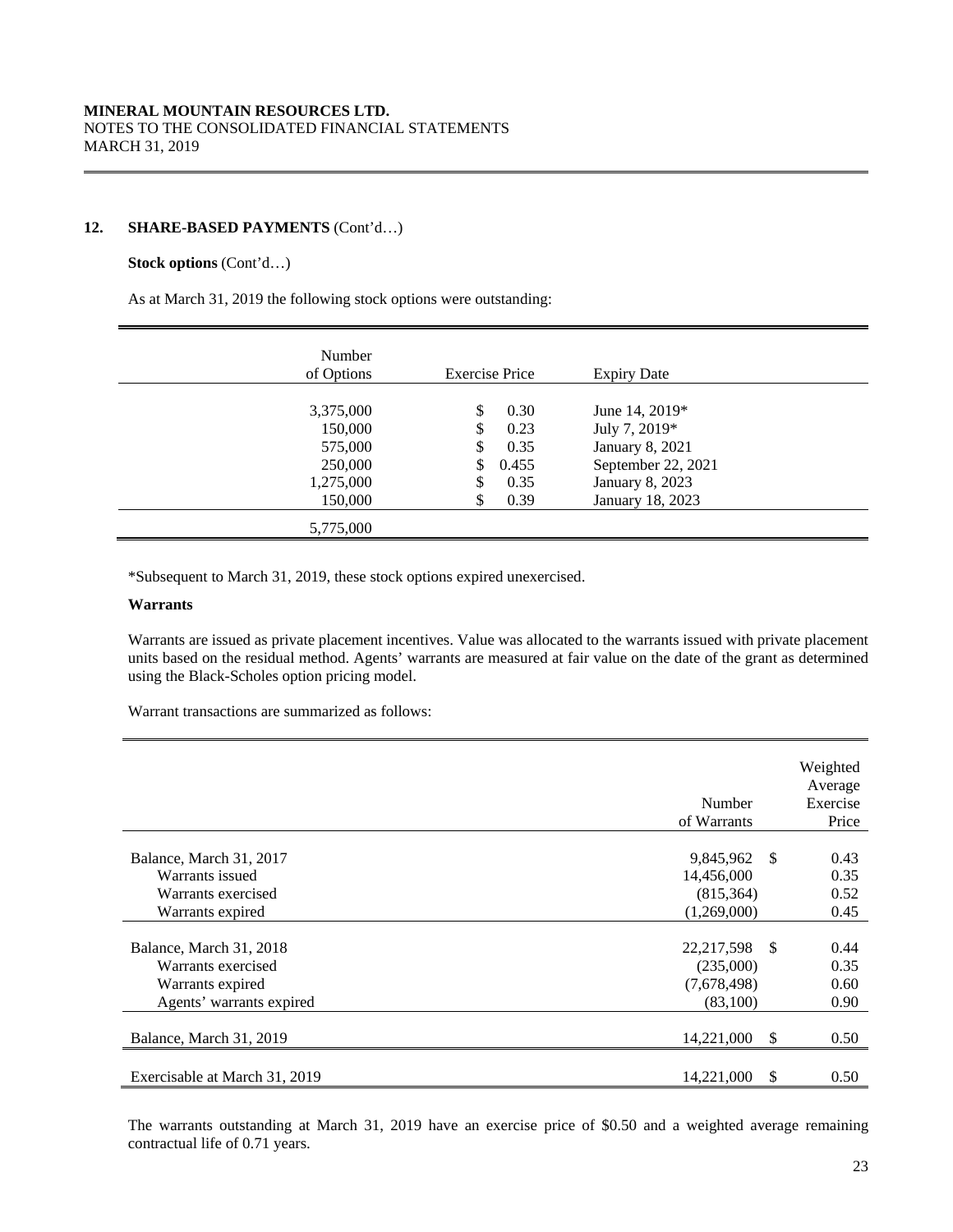### **12. SHARE-BASED PAYMENTS** (Cont'd…)

**Warrants** (Cont'd…)

As at March 31, 2019, the following warrants were outstanding:

| Number<br>of Warrants   | <b>Exercise Price</b> | <b>Expiry Date</b>                  |  |
|-------------------------|-----------------------|-------------------------------------|--|
| 10,895,000<br>3,326,000 | 0.50<br>0.50<br>J)    | December 7, 2019<br>January 5, 2020 |  |
| 14,221,000              |                       |                                     |  |

# **13. SUPPLEMENTAL CASH FLOW INFORMATION**

Significant non-cash investing and financing transactions during the year ended March 31, 2019 included:

- (a) The Company allocated depreciation of equipment of \$2,037 to exploration and evaluation assets.
- (b) Included in trade and other payables are \$318,065 related to exploration and evaluation assets.
- (c) Transferred \$65,092 from prepaid expenses to exploration and evaluation assets.

Significant non-cash investing and financing transactions during the year ended March 31, 2018 included:

- (a) The Company allocated depreciation of equipment of \$1,704 to exploration and evaluation assets.
- (b) Included in trade and other payables are \$513,076 related to exploration and evaluation assets.

# **14. CAPITAL MANAGEMENT**

The Company's objective when managing capital is to safeguard the Company's ability to continue as a going concern, pursue exploration of its mineral property interest and to maintain a flexible capital structure for the benefits of its stakeholders. In the management of capital, the Company includes components of shareholders' equity in the definition of capital.

The Company manages the capital structure and makes adjustments to it in light of changes in economic conditions and the risk characteristic of the underlying assets. To maintain or adjust the capital structure, the Company may attempt to issue common shares or dispose of assets.

Management reviews the capital structure on a regular basis to ensure that the Company's capital management objectives are achieved. There was no change in the Company's approach to capital management from the prior year. The Company's capital is not subject to any external restrictions.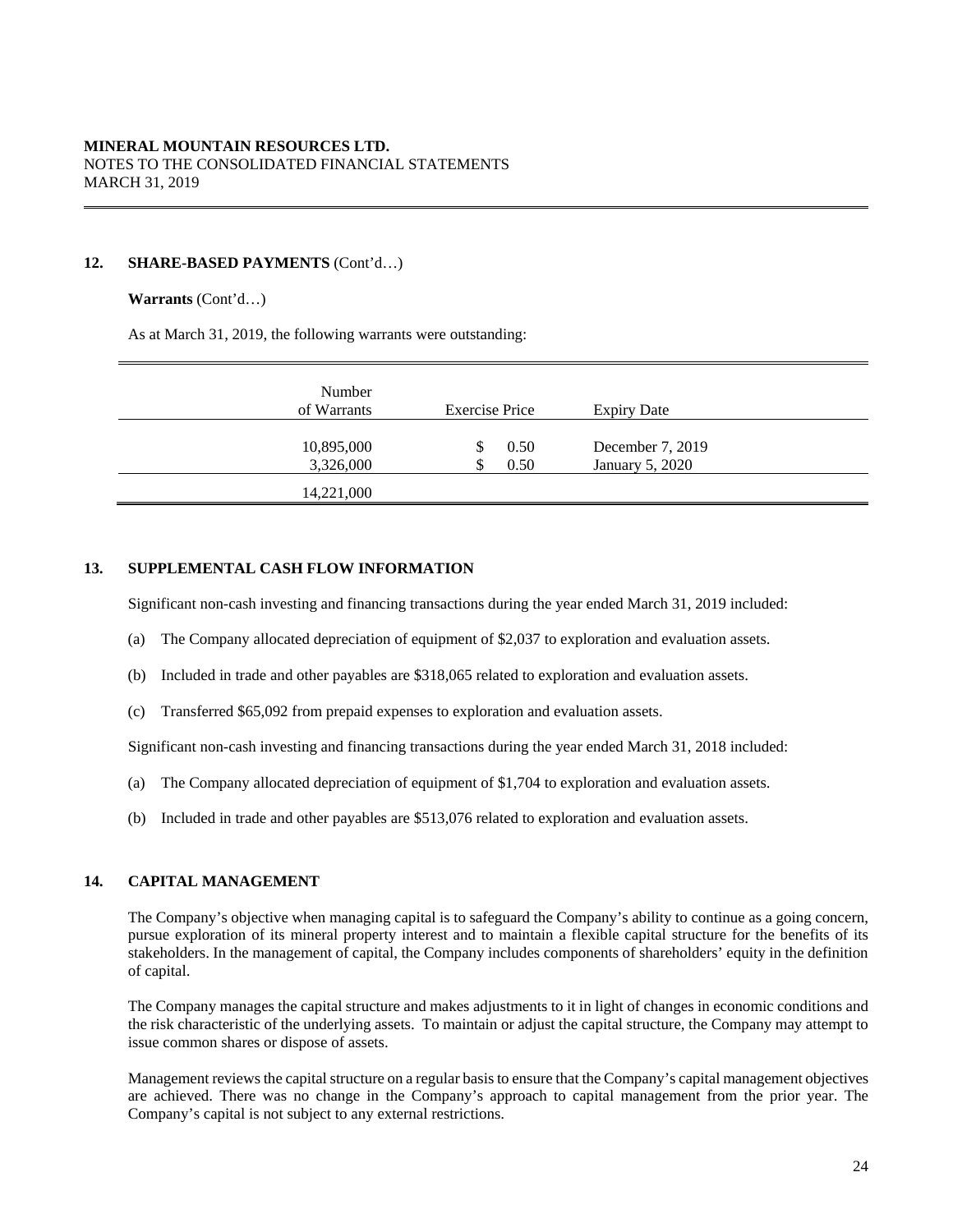# **15. INCOME TAXES**

A reconciliation of income taxes at statutory rates with the reported taxes is as follows:

|                                                                                                                             |    | 2019                     | 2018                                |
|-----------------------------------------------------------------------------------------------------------------------------|----|--------------------------|-------------------------------------|
| Loss before income taxes                                                                                                    | \$ | $(1,001,091)$ \$         | (1,514,819)                         |
| Statutory tax rate                                                                                                          |    | 27%                      | 26%                                 |
| Expected income tax recovery at statutory rates<br>Non-deductible items<br>Differences between current and future tax rates | \$ | $(270,024)$ \$<br>50.374 | (393, 852)<br>147.174<br>(292, 564) |
| Other<br>Unrecognized temporary differences                                                                                 |    | 120<br>219,530           | 88,880<br>450,362                   |
| Deferred income tax recovery                                                                                                | ¢  | $\sim$                   |                                     |

### **Deferred income tax assets and liabilities**

The Company has available for deduction against future taxable income non-capital losses of approximately \$11,000,000. These losses, if not utilized, will expire between 2029 and 2039. Subject to certain restrictions, the Company also has resource expenditures of approximately \$24,000,000 and share issuance costs of approximately \$123,000 available to reduce taxable income in future years. Deferred tax assets which may arise as a result of these non-capital losses and resource deductions have not been recognized in these financial statements as the Company determined that, as at March 31, 2019, their realization is uncertain.

The nature and tax effect of the temporary differences giving rise to the unrecognized deferred tax assets are as follows:

|                                         | 2019            |    | 2018      |
|-----------------------------------------|-----------------|----|-----------|
|                                         |                 |    |           |
| Exploration and evaluation assets       | \$<br>4,936,304 | -S | 4,936,304 |
| Non-capital loss carry forwards         | 3,030,869       |    | 2,787,194 |
| Capital loss carry forwards             | 193,780         |    | 193,780   |
| Share issuance costs                    | 33,350          |    | 58,557    |
| Equipment                               | 106,840         |    | 105,778   |
|                                         |                 |    |           |
| Unrecognized deferred income tax assets | 8,301,143       |    | 8,081,613 |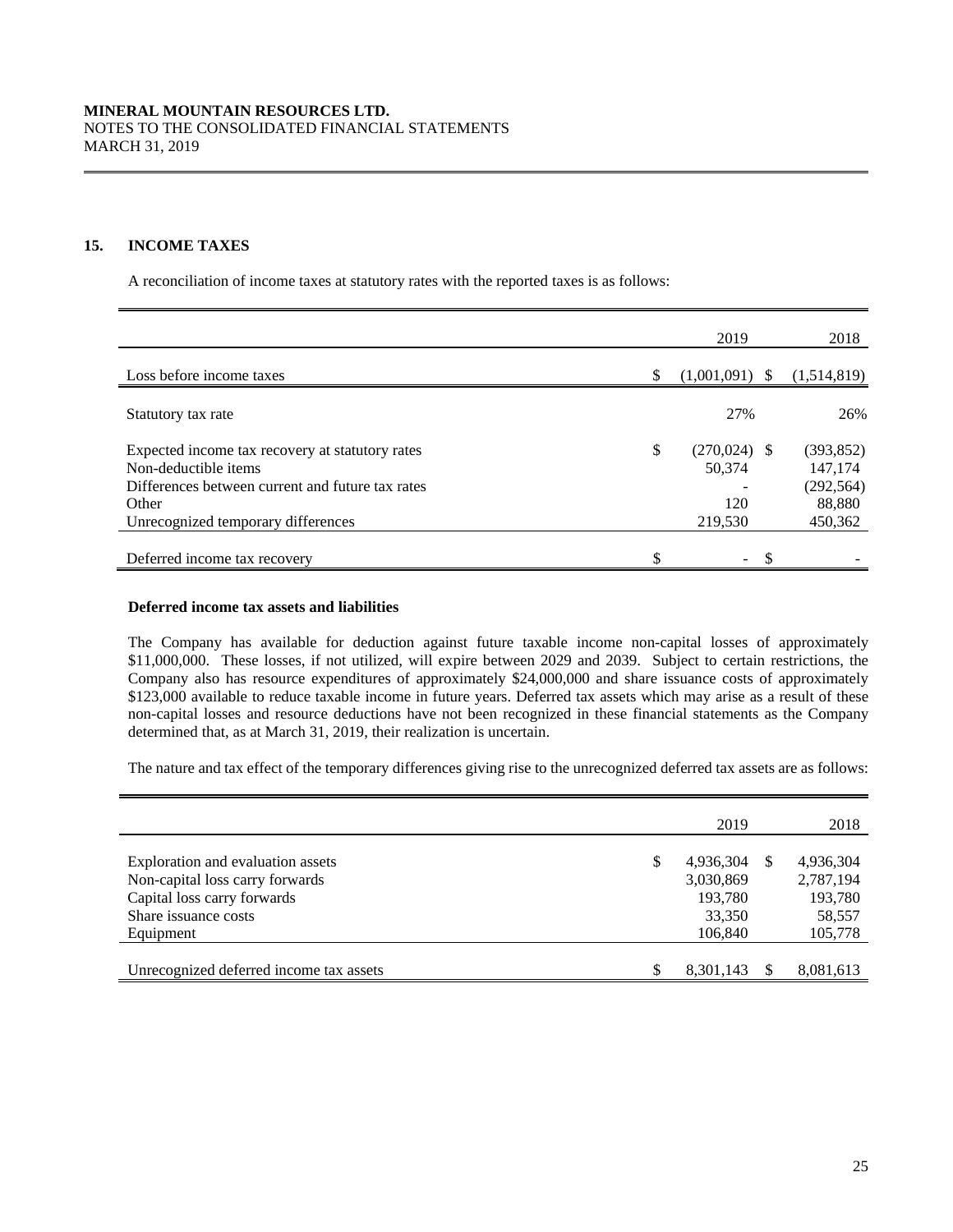# **16. FINANCIAL INSTRUMENTS**

The Company classified its financial instruments as follows: cash and cash equivalents and restricted cash classified as subsequently measured at amortized cost; trade and other payables, amounts due to related parties, and loan payable to related party as subsequently measured at amortized cost financial liabilities. The carrying amount of financial assets and liabilities carried at amortized cost is a reasonable approximation of fair value due to the relatively short period to maturity of these financial instruments.

#### **Financial risk management**

The Company's financial risks arising from its financial instruments are credit risk, liquidity risk, interest rate risk and foreign exchange rate risk. The Company's exposures to these risks and the policies on how to mitigate these risks are set out below. Management manages and monitors these exposures to ensure appropriate measures are implemented on a timely and effective manner.

### *Credit risk*

Credit risk is the risk of potential loss to the Company if the counter party to a financial instrument fails to meet its contractual obligations. The credit risk of the Company is associated with cash and cash equivalents and restricted cash. The credit risk with respect to its cash and cash equivalents and restricted cash is minimal as they are held with highcredit quality financial institutions. Management does not expect these counterparties to fail to meet their obligations.

#### *Liquidity risk*

Liquidity risk is the risk that the Company will not meet its obligations associated with its financial liabilities as they fall due. The Company performs cash flow forecasting for each fiscal year to ensure there is sufficient cash available to fund its projects and operations. As at March 31, 2019, the Company had a cash and cash equivalents balance of \$13,993 and current liabilities of \$942,815. The Company's financial liabilities include trade and other payables which have contractual maturities of 30 days or are due on demand.

At present, the Company's operations do not generate cash flow. The Company's primary source of funding has been the issuance of equity securities through private placements and the exercise of stock options and warrants as well as loans from related parties. Despite previous success in acquiring these financings, there is no guarantee of obtaining future financings.

#### *Interest rate risk*

Interest risk is the risk that fair value or future cash flows of a financial instrument will fluctuate because of changes in the market interest rates. The Company is exposed to interest rate risk to the extent that the cash maintained at the financial institutions. The interest rate risks on cash and cash equivalents and restricted cash are not considered significant due to their short-term nature and maturity.

#### *Foreign exchange rate risk*

Foreign exchange risk is the risk that fair value or future cash flows of a financial instrument will fluctuate because of changes in foreign exchange rates. The Company's functional currency is the Canadian dollar and major purchases are transacted in Canadian dollars. The Company funds certain operations, exploration and administrative expenses in the United States by using US dollars converted from its Canadian bank accounts. At March 31, 2019, the Company had financial assets of \$10,306 and financial liabilities of \$285,945 denominated in United States dollars. A 10% strengthening of the US dollar would affect net loss by approximately \$28,000. The Company does not hedge its foreign exchange risk.

### **MINERAL MOUNTAIN RESOURCES LTD.**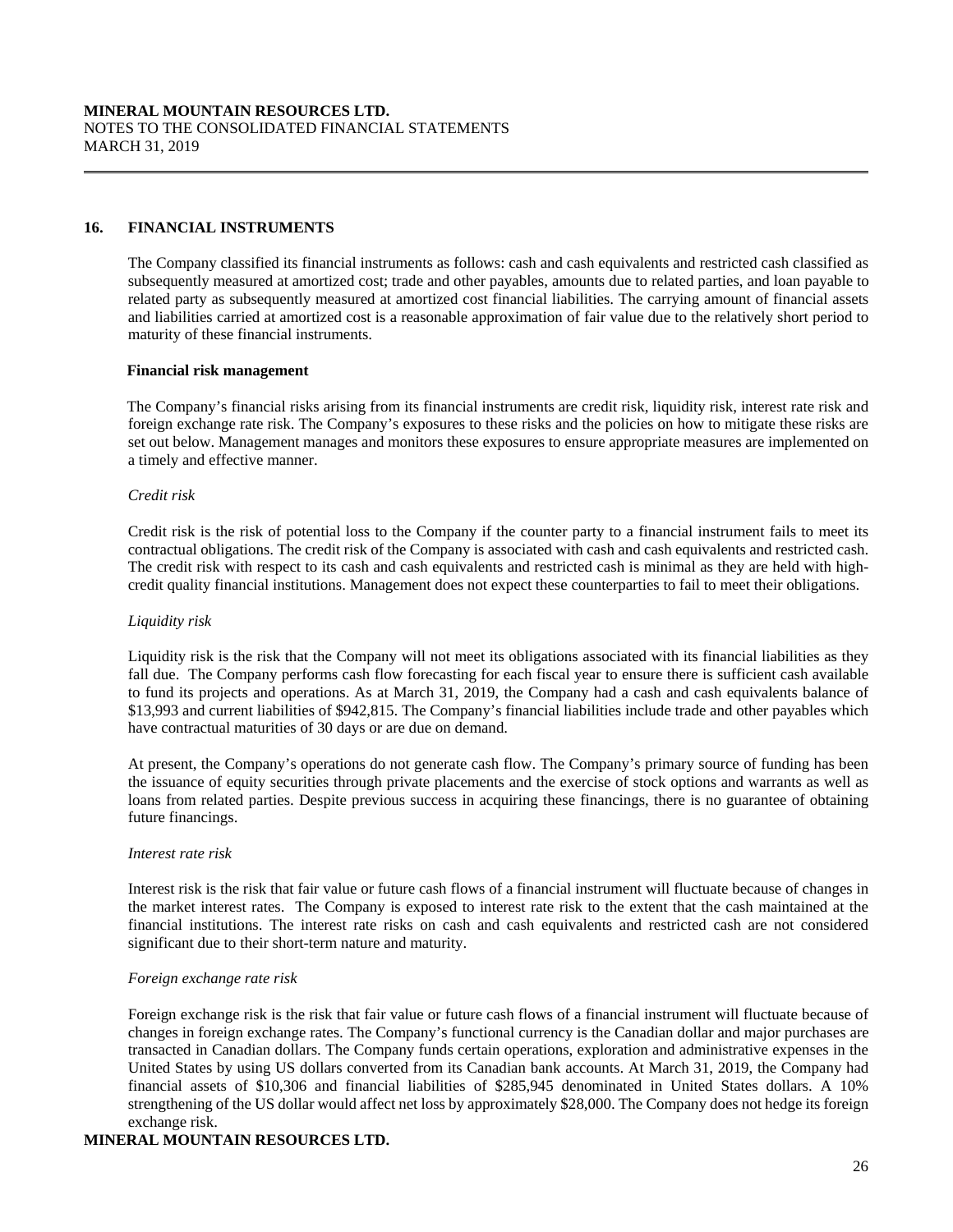# **17. FAIR VALUE MEASUREMENTS**

Fair value is the price that would be received to sell an asset or paid to transfer a liability in an orderly transaction between market participants at the measurement date. The fair value hierarchy establishes three levels to classify the inputs to valuation techniques used to measure fair value. Level 1 inputs are quoted prices (unadjusted) in active markets for identical assets or liabilities. Level 2 inputs are quoted prices in markets that are not active, quoted prices for similar assets or liabilities in active markets, inputs other than quoted prices that are observable for the asset or liability, or inputs that are derived principally from or corroborated by observable market data or other means. Level 3 inputs are unobservable (supported by little or no market activity). The fair value hierarchy gives the highest priority to Level 1 inputs and the lowest priority to Level 3 inputs.

As at March 31, 2019, the Company has no financial assets or financial liabilities measured at fair value. There have been no changes in these levels and no changes in classifications during the year ended March 31, 2019.

# **18. SEGMENTED INFORMATION**

# **Operating segments**

The Company operates in a single reportable segment – the acquisition, exploration and development of mineral properties.

# **Geographic segments**

The Company's non-current assets are located in Canada the USA as follows:

| At March 31, 2019: |  |  |
|--------------------|--|--|
|--------------------|--|--|

|                                                | Canada                                      | <b>USA</b>                | Total                     |
|------------------------------------------------|---------------------------------------------|---------------------------|---------------------------|
| Equipment                                      | \$<br>6,635                                 | \$<br>11,825              | \$<br>18,460              |
| Exploration and evaluation assets              | $\overline{\phantom{a}}$                    | 6,179,003                 | 6,179,003                 |
|                                                | \$<br>6,635                                 | \$<br>6,190,828           | \$<br>6,197,463           |
| At March 31, 2018:                             | Canada                                      | <b>USA</b>                |                           |
|                                                |                                             |                           | Total                     |
| Equipment<br>Exploration and evaluation assets | \$<br>8,530<br>$\qquad \qquad \blacksquare$ | \$<br>13,862<br>4,750,206 | \$<br>22,392<br>4,750,206 |
|                                                | \$<br>8,530                                 | \$<br>4,764,068           | \$<br>4,772,598           |